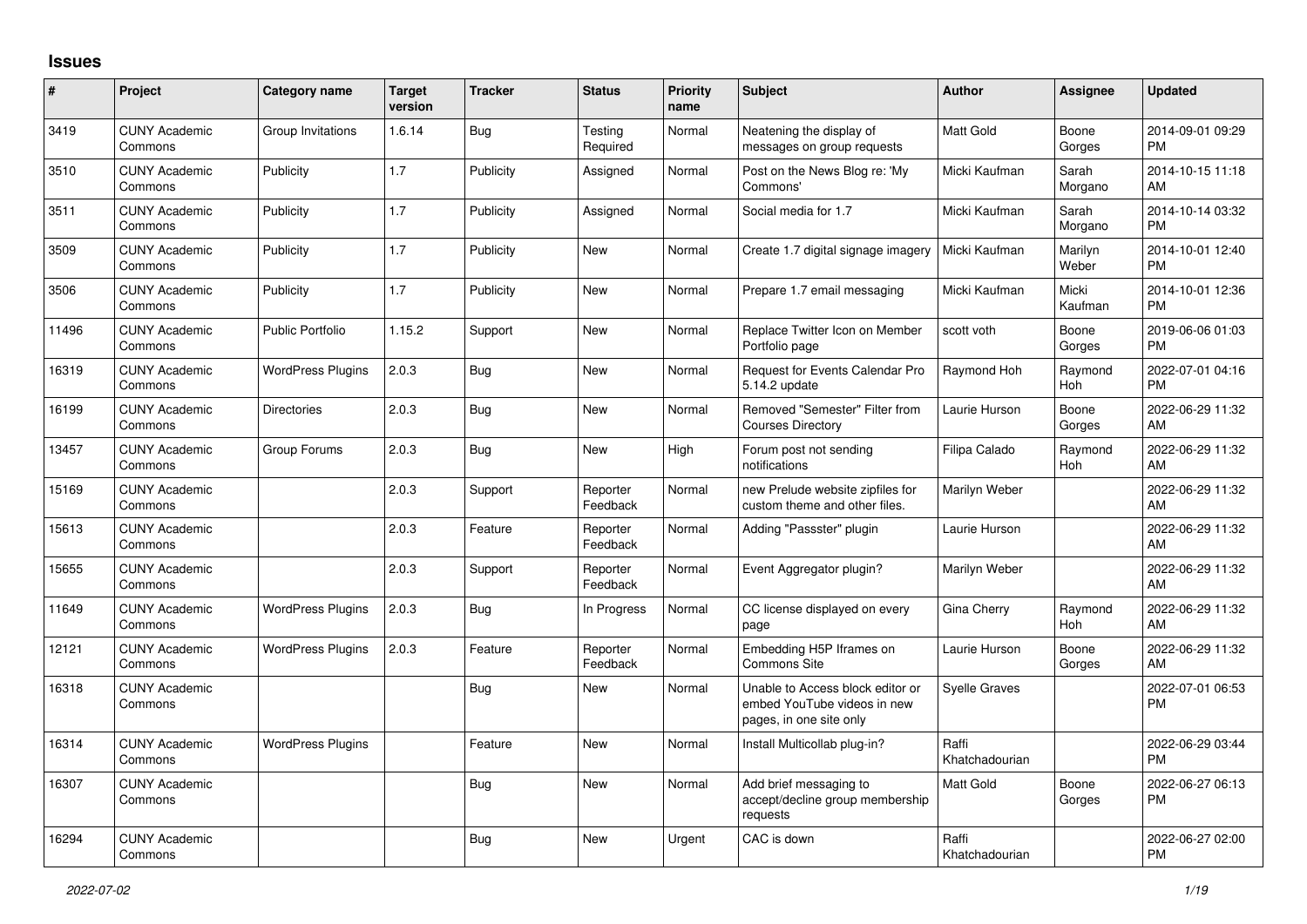| #     | Project                         | <b>Category name</b>     | <b>Target</b><br>version | <b>Tracker</b> | <b>Status</b>        | Priority<br>name | <b>Subject</b>                                                       | <b>Author</b>           | <b>Assignee</b> | <b>Updated</b>                |
|-------|---------------------------------|--------------------------|--------------------------|----------------|----------------------|------------------|----------------------------------------------------------------------|-------------------------|-----------------|-------------------------------|
| 16290 | <b>CUNY Academic</b><br>Commons |                          |                          | Feature        | Reporter<br>Feedback | Normal           | Add Table Of Contents Block<br>plug-in                               | Raffi<br>Khatchadourian |                 | 2022-06-24 10:26<br>AM        |
| 16255 | <b>CUNY Academic</b><br>Commons | WordPress (misc)         |                          | <b>Bug</b>     | <b>New</b>           | Normal           | Need to define 'MULTISITE'<br>constant in wp-config.php              | Raymond Hoh             |                 | 2022-06-19 09:31<br>AM        |
| 16245 | <b>CUNY Academic</b><br>Commons | WordPress (misc)         |                          | Bug            | Reporter<br>Feedback | Normal           | Save Button missing on<br>WordPress Profile page                     | scott voth              | Raymond<br>Hoh  | 2022-06-16 03:09<br><b>PM</b> |
| 16177 | <b>CUNY Academic</b><br>Commons | Reply By Email           |                          | Bug            | <b>New</b>           | Normal           | Switch to Inbound mode for RBE                                       | Raymond Hoh             | Raymond<br>Hoh  | 2022-05-30 04:32<br><b>PM</b> |
| 16110 | <b>CUNY Academic</b><br>Commons |                          |                          | Support        | Reporter<br>Feedback | Normal           | remove Creative Commons<br>license from pages?                       | Marilyn Weber           | Raymond<br>Hoh  | 2022-05-17 06:11<br><b>PM</b> |
| 16099 | <b>CUNY Academic</b><br>Commons |                          |                          | Support        | Reporter<br>Feedback | Normal           | request for Newsletter Glue                                          | Marilyn Weber           |                 | 2022-05-13 12:14<br><b>PM</b> |
| 15685 | <b>CUNY Academic</b><br>Commons |                          |                          | Support        | New                  | High             | problem with chrome?                                                 | Marilyn Weber           |                 | 2022-04-25 03:40<br><b>PM</b> |
| 15767 | <b>CUNY Academic</b><br>Commons | WordPress (misc)         |                          | Support        | <b>New</b>           | Normal           | Site loading slowly                                                  | scott voth              | Boone<br>Gorges | 2022-04-04 08:56<br><b>PM</b> |
| 15757 | <b>CUNY Academic</b><br>Commons |                          |                          | Bug            | <b>New</b>           | Normal           | Members # do not match                                               | Laurie Hurson           |                 | 2022-03-30 04:52<br><b>PM</b> |
| 15565 | <b>CUNY Academic</b><br>Commons |                          |                          | Support        | <b>New</b>           | Normal           | Events - send updates to an email<br>listserv                        | Marilyn Weber           |                 | 2022-03-10 01:06<br><b>PM</b> |
| 15516 | <b>CUNY Academic</b><br>Commons | <b>WordPress Plugins</b> |                          | <b>Bug</b>     | Reporter<br>Feedback | Normal           | Can't publish or save draft of post<br>on wordpress.com              | Raffi<br>Khatchadourian | Raymond<br>Hoh  | 2022-03-02 05:52<br><b>PM</b> |
| 15370 | <b>CUNY Academic</b><br>Commons |                          |                          | Support        | Reporter<br>Feedback | Normal           | All-in-One Event Calendar?                                           | Marilyn Weber           |                 | 2022-02-17 11:03<br>AM        |
| 15260 | <b>CUNY Academic</b><br>Commons |                          |                          | Support        | Reporter<br>Feedback | Normal           | Diacritical markings   European<br><b>Stages</b>                     | <b>Marilyn Weber</b>    |                 | 2022-02-04 08:16<br>AM        |
| 15045 | <b>CUNY Academic</b><br>Commons |                          |                          | Support        | <b>New</b>           | Normal           | no result for KCeL in the search<br>box on the commons               | Marilyn Weber           |                 | 2021-12-10 11:29<br>AM        |
| 14908 | <b>CUNY Academic</b><br>Commons | Performance              |                          | <b>Bug</b>     | <b>New</b>           | Normal           | Stale object cache on cdev                                           | Raymond Hoh             | Boone<br>Gorges | 2021-12-07 09:45<br>AM        |
| 14940 | <b>CUNY Academic</b><br>Commons |                          |                          | Bug            | <b>New</b>           | Normal           | Discrepancy between Commons<br>profile "sites" and actual # of sites | Laurie Hurson           |                 | 2021-11-08 11:09<br>AM        |
| 14936 | <b>CUNY Academic</b><br>Commons |                          |                          | <b>Bug</b>     | New                  | Normal           | Commons websites blocked by<br>SPS campus network                    | Laurie Hurson           |                 | 2021-11-03 03:57<br><b>PM</b> |
| 14792 | <b>CUNY Academic</b><br>Commons |                          |                          | Bug            | <b>New</b>           | Normal           | Inconsistent email notifications<br>from gravity forms               | Raffi<br>Khatchadourian |                 | 2021-10-04 01:50<br><b>PM</b> |
| 14784 | <b>CUNY Academic</b><br>Commons |                          |                          | Support        | Reporter<br>Feedback | Normal           | User report of logo problem when<br>using Customizer theme           | Marilyn Weber           |                 | 2021-09-17 10:25<br>AM        |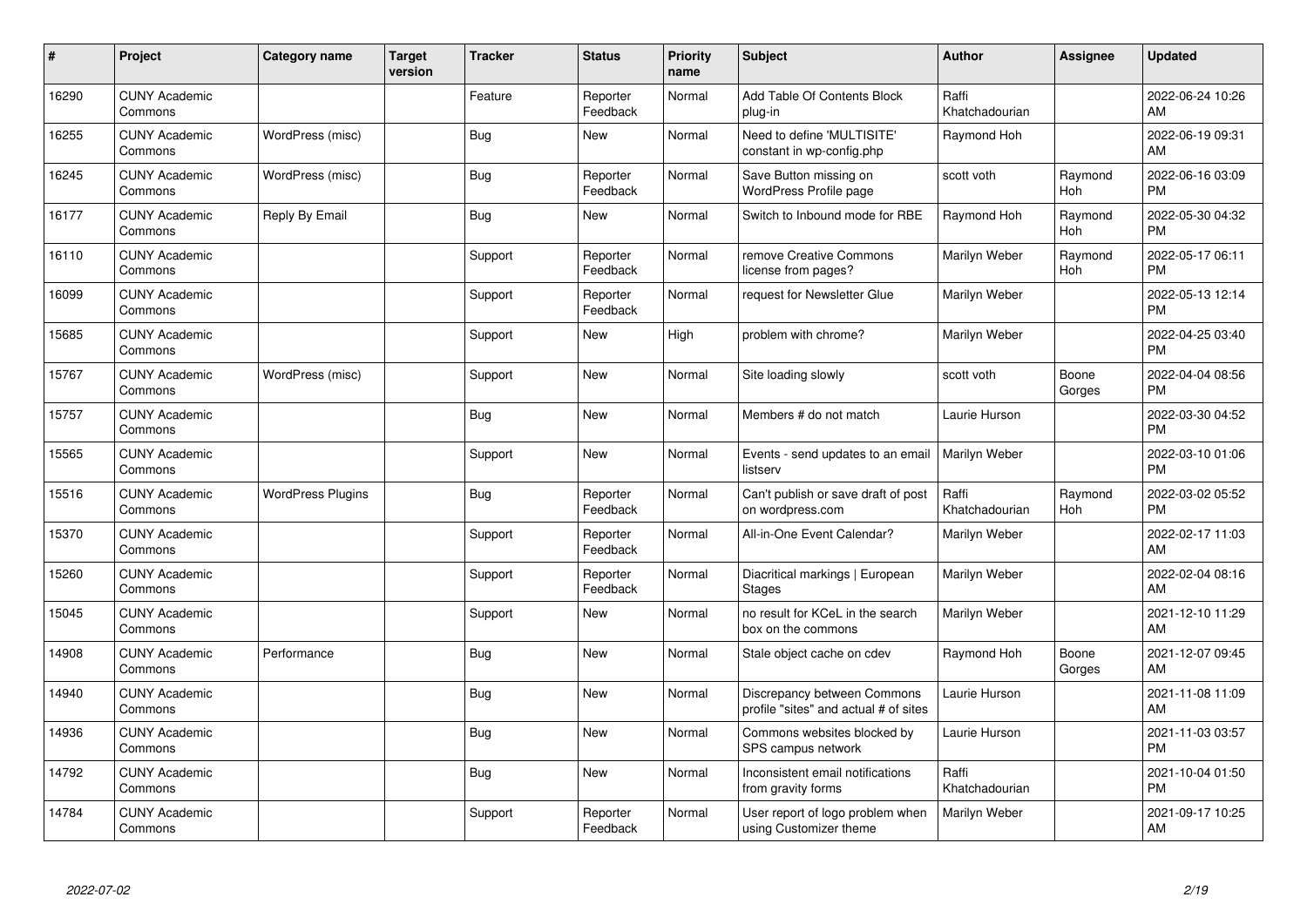| #     | Project                                                                 | <b>Category name</b>           | <b>Target</b><br>version | <b>Tracker</b> | <b>Status</b>        | <b>Priority</b><br>name | <b>Subject</b>                                                         | <b>Author</b>      | Assignee                 | <b>Updated</b>                |
|-------|-------------------------------------------------------------------------|--------------------------------|--------------------------|----------------|----------------------|-------------------------|------------------------------------------------------------------------|--------------------|--------------------------|-------------------------------|
| 11968 | JustPublics@365<br>MediaCamp                                            |                                |                          | Feature        | <b>New</b>           | Normal                  | Nanoscience Retractable Display<br>Unit                                | Donald Cherry      | <b>Bonnie</b><br>Eissner | 2021-02-19 08:50<br>AM        |
| 12062 | AD/O365 Transition<br>from NonMatric to<br><b>Matriculated Students</b> |                                |                          | Feature        | In Progress          | Normal                  | create solution and console<br>project                                 | Emilio Rodriguez   | Emilio<br>Rodriguez      | 2019-11-12 03:56<br><b>PM</b> |
| 8992  | <b>NYCDH Community</b><br>Site                                          |                                |                          | <b>Bug</b>     | Assigned             | Normal                  | Multiple RBE error reports                                             | <b>Matt Gold</b>   | Raymond<br>Hoh           | 2017-12-11 05:43<br><b>PM</b> |
| 2618  | <b>NYCDH Community</b><br>Site                                          |                                |                          | Bug            | Assigned             | Low                     | Mark blogs as spam when created   Matt Gold<br>by users marked as spam |                    | Boone<br>Gorges          | 2013-06-09 11:38<br><b>PM</b> |
| 2571  | <b>NYCDH Community</b><br>Site                                          |                                |                          | Feature        | Assigned             | Normal                  | Add Google custom search box to<br>homepage                            | Mark Newton        | Raymond<br>Hoh           | 2013-05-18 07:49<br><b>PM</b> |
| 2574  | NYCDH Community<br>Site                                                 |                                |                          | Feature        | Assigned             | Normal                  | Add Way to Upload Files to<br>Groups                                   | <b>Mark Newton</b> | Raymond<br>Hoh           | 2013-05-18 07:46<br><b>PM</b> |
| 2576  | NYCDH Community<br>Site                                                 |                                |                          | Bug            | Hold                 | Low                     | Test Next Button in Javascript<br><b>Tutorial Under Activities</b>     | <b>Mark Newton</b> | Alex Gil                 | 2013-05-18 02:55<br><b>PM</b> |
| 2573  | NYCDH Community<br><b>Site</b>                                          |                                |                          | Feature        | Reporter<br>Feedback | Normal                  | Add dh_nyc twitter list feed to site                                   | <b>Mark Newton</b> | Matt Gold                | 2013-05-16 11:42<br><b>PM</b> |
| 2577  | NYCDH Community<br>Site                                                 |                                |                          | Feature        | Assigned             | Low                     | Investigate Potential to Add Links<br>to the Forum                     | <b>Mark Newton</b> | Alex Gil                 | 2013-05-16 09:40<br><b>PM</b> |
| 13891 | <b>CUNY Academic</b><br>Commons                                         | Internal Tools and<br>Workflow | 2.1.0                    | Feature        | <b>New</b>           | Normal                  | Migrate automated linting to<br>GitHub Actions                         | Boone Gorges       | Jeremy Felt              | 2022-06-29 11:13<br>AM        |
| 10439 | <b>CUNY Academic</b><br>Commons                                         | Design                         | 2.1.0                    | Design/UX      | <b>New</b>           | Normal                  | Create Style Guide for Commons                                         | Sonja Leix         | Sara Cannon              | 2022-06-28 01:43<br><b>PM</b> |
| 13946 | <b>CUNY Academic</b><br>Commons                                         | <b>WordPress Plugins</b>       | 2.1.0                    | Support        | Assigned             | Normal                  | Custom Embed handler For<br>OneDrive files                             | scott voth         | Raymond<br>Hoh           | 2022-05-26 10:46<br>AM        |
| 15194 | <b>CUNY Academic</b><br>Commons                                         | Internal Tools and<br>Workflow | 2.1.0                    | Feature        | <b>New</b>           | Normal                  | PHPCS sniff for un-restored<br>switch_to_blog() calls                  | Boone Gorges       | Jeremy Felt              | 2022-05-26 10:45<br>AM        |
| 15883 | <b>CUNY Academic</b><br>Commons                                         |                                | 2.1.0                    | Feature        | <b>New</b>           | Normal                  | Release BPGES update                                                   | Boone Gorges       | Boone<br>Gorges          | 2022-05-26 10:39<br>AM        |
| 10580 | <b>CUNY Academic</b><br>Commons                                         | Information<br>Architecture    | Future<br>release        | Design/UX      | <b>New</b>           | Normal                  | Primary nav item review                                                | Boone Gorges       | Sara Cannon              | 2022-06-28 01:29<br><b>PM</b> |
| 15604 | <b>CUNY Academic</b><br>Commons                                         | <b>Email Notifications</b>     | Future<br>release        | Feature        | Assigned             | Normal                  | Restructure Commons Group<br>Digest Email Messages                     | Matt Gold          | Boone<br>Gorges          | 2022-05-26 10:45<br>AM        |
| 16092 | <b>CUNY Academic</b><br>Commons                                         |                                | Future<br>release        | Feature        | Hold                 | Normal                  | Don't show main site in Site<br>search results                         | Boone Gorges       | Boone<br>Gorges          | 2022-05-17 03:12<br><b>PM</b> |
| 14787 | <b>CUNY Academic</b><br>Commons                                         | <b>Plugin Packages</b>         | Future<br>release        | Feature        | <b>New</b>           | Normal                  | Creating a "Design" plugin<br>package                                  | Laurie Hurson      | scott voth               | 2022-04-27 04:56<br><b>PM</b> |
| 10380 | <b>CUNY Academic</b><br>Commons                                         | WordPress (misc)               | Future<br>release        | Feature        | In Progress          | Normal                  | Remove blacklisted plugins                                             | Boone Gorges       |                          | 2022-04-26 12:00<br><b>PM</b> |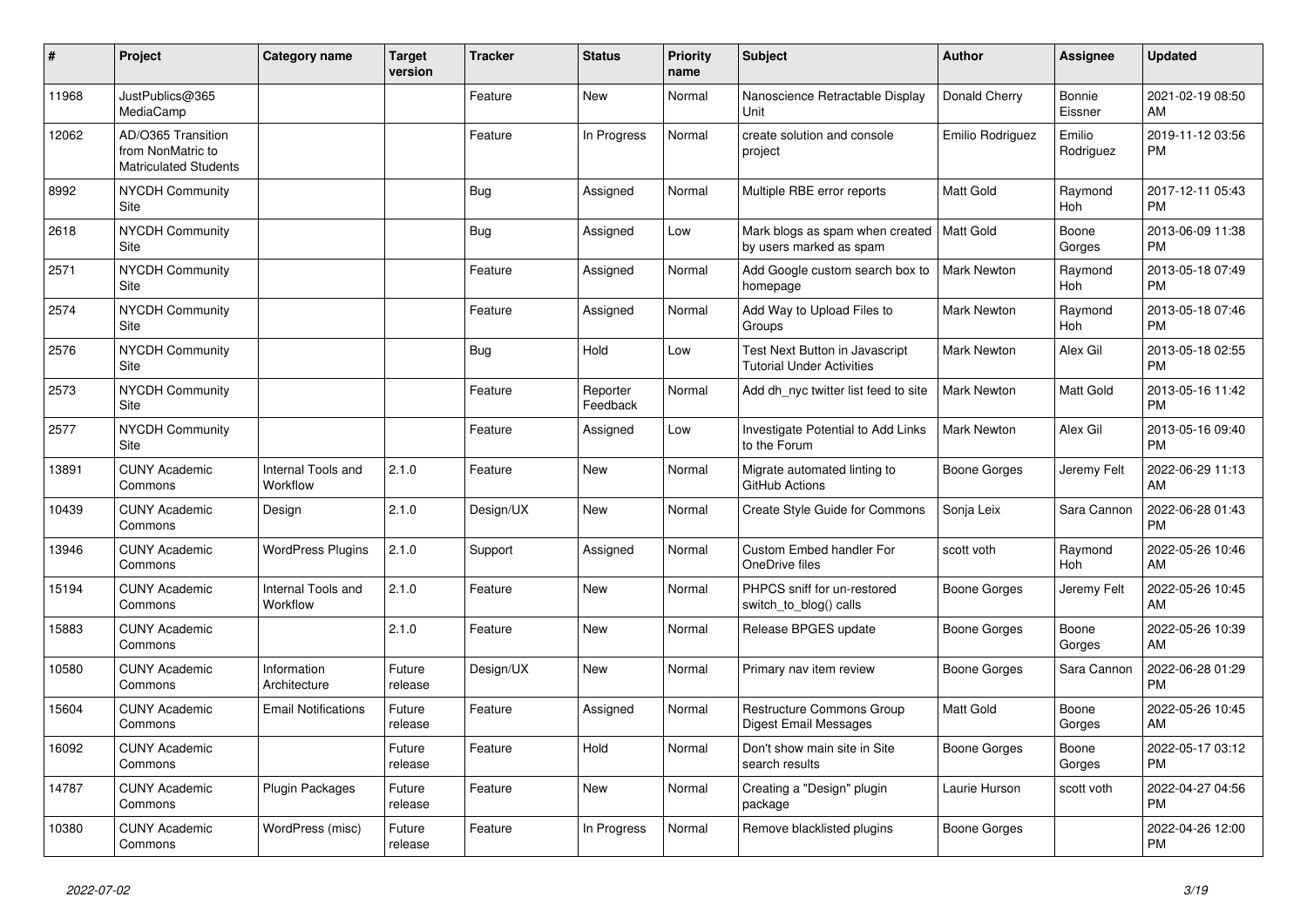| $\#$  | Project                         | <b>Category name</b>       | Target<br>version | <b>Tracker</b> | <b>Status</b>        | <b>Priority</b><br>name | <b>Subject</b>                                                                             | <b>Author</b>    | Assignee          | <b>Updated</b>                |
|-------|---------------------------------|----------------------------|-------------------|----------------|----------------------|-------------------------|--------------------------------------------------------------------------------------------|------------------|-------------------|-------------------------------|
| 11843 | <b>CUNY Academic</b><br>Commons | WordPress (misc)           | Future<br>release | Design/UX      | New                  | Normal                  | Tweaking the Gutenberg Editor<br>Interface                                                 | Laurie Hurson    |                   | 2022-04-26 12:00<br><b>PM</b> |
| 11243 | <b>CUNY Academic</b><br>Commons | BuddyPress (misc)          | Future<br>release | Bug            | New                  | Normal                  | Audit bp-custom.php                                                                        | Raymond Hoh      | Raymond<br>Hoh    | 2022-04-26 11:59<br>AM        |
| 8835  | <b>CUNY Academic</b><br>Commons | Blogs (BuddyPress)         | Future<br>release | Feature        | <b>New</b>           | Normal                  | Extend cuny is shortlinks to sites                                                         | Luke Waltzer     | Boone<br>Gorges   | 2022-04-26 11:59<br>AM        |
| 8900  | <b>CUNY Academic</b><br>Commons | Accessibility              | Future<br>release | Feature        | Assigned             | Normal                  | Look into tools to enforce<br>accessibility in WP environment                              | Matt Gold        | Boone<br>Gorges   | 2022-04-26 11:59<br>AM        |
| 8901  | <b>CUNY Academic</b><br>Commons | Accessibility              | Future<br>release | Feature        | Assigned             | Normal                  | Theme analysis for accessibility                                                           | <b>Matt Gold</b> | Boone<br>Gorges   | 2022-04-26 11:59<br>AM        |
| 14184 | <b>CUNY Academic</b><br>Commons | <b>Public Portfolio</b>    | Future<br>release | Feature        | New                  | Normal                  | Centralized mechanism for storing<br>Campus affiliations                                   | Boone Gorges     | Boone<br>Gorges   | 2022-01-04 11:35<br>AM        |
| 14987 | <b>CUNY Academic</b><br>Commons | <b>WordPress Plugins</b>   | Future<br>release | <b>Bug</b>     | <b>New</b>           | Normal                  | Elementor update causes<br>database freeze-up                                              | Boone Gorges     | Boone<br>Gorges   | 2021-11-29 12:02<br><b>PM</b> |
| 10226 | <b>CUNY Academic</b><br>Commons | Courses                    | Future<br>release | Feature        | <b>New</b>           | Normal                  | Add "My Courses" to drop down<br>list                                                      | scott voth       | Boone<br>Gorges   | 2021-11-19 12:42<br><b>PM</b> |
| 13835 | <b>CUNY Academic</b><br>Commons | WordPress (misc)           | Future<br>release | Feature        | New                  | Normal                  | Allow OneSearch widget to have<br>'CUNY' as campus                                         | Boone Gorges     | Boone<br>Gorges   | 2021-11-19 12:39<br><b>PM</b> |
| 13331 | <b>CUNY Academic</b><br>Commons | Site cloning               | Future<br>release | <b>Bug</b>     | New                  | Normal                  | Combine Site Template and Clone<br>operations                                              | Boone Gorges     | Jeremy Felt       | 2021-11-19 12:39<br><b>PM</b> |
| 13650 | <b>CUNY Academic</b><br>Commons | Group Library              | Future<br>release | Feature        | <b>New</b>           | Normal                  | Forum Attachments in Group<br>Library                                                      | Laurie Hurson    |                   | 2021-11-19 12:30<br><b>PM</b> |
| 14309 | <b>CUNY Academic</b><br>Commons | Group Library              | Future<br>release | Feature        | New                  | Normal                  | Better handling of<br>bp_group_document file download<br>attempts when file is not present | Boone Gorges     | Boone<br>Gorges   | 2021-11-19 12:28<br><b>PM</b> |
| 13199 | <b>CUNY Academic</b><br>Commons | Group Forums               | Future<br>release | Feature        | <b>New</b>           | Normal                  | <b>Favoring Groups over bbPress</b><br>plugin                                              | Colin McDonald   | Colin<br>McDonald | 2021-11-19 12:28<br><b>PM</b> |
| 13358 | <b>CUNY Academic</b><br>Commons | Group Forums               | Future<br>release | Feature        | New                  | Normal                  | Improved UI for group forum<br>threading settings                                          | Boone Gorges     | Raymond<br>Hoh    | 2021-11-19 12:27<br><b>PM</b> |
| 12042 | <b>CUNY Academic</b><br>Commons | <b>Email Notifications</b> | Future<br>release | Feature        | New                  | Normal                  | Improved error logging for BPGES<br>send queue                                             | Boone Gorges     | Boone<br>Gorges   | 2021-11-19 12:25<br>PM        |
| 14496 | <b>CUNY Academic</b><br>Commons | Domain Mapping             | Future<br>release | <b>Bug</b>     | New                  | Normal                  | Mapped domain SSO uses<br>third-party cookies                                              | Raymond Hoh      | Raymond<br>Hoh    | 2021-05-24 04:03<br><b>PM</b> |
| 14113 | <b>CUNY Academic</b><br>Commons | WordPress (misc)           | Future<br>release | <b>Bug</b>     | Hold                 | Normal                  | Block Editor Not Working on this<br>page - Json error                                      | scott voth       | Boone<br>Gorges   | 2021-03-05 11:01<br>AM        |
| 7115  | <b>CUNY Academic</b><br>Commons | Groups (misc)              | Future<br>release | Feature        | Reporter<br>Feedback | Normal                  | make licensing info clear during<br>group creation                                         | <b>Matt Gold</b> | Raymond<br>Hoh    | 2020-12-08 11:32<br>AM        |
| 13466 | <b>CUNY Academic</b><br>Commons | Cavalcade                  | Future<br>release | Feature        | <b>New</b>           | Normal                  | Automated cleanup for duplicate<br>Cavalcade tasks                                         | Boone Gorges     | Boone<br>Gorges   | 2020-10-13 05:24<br>PM        |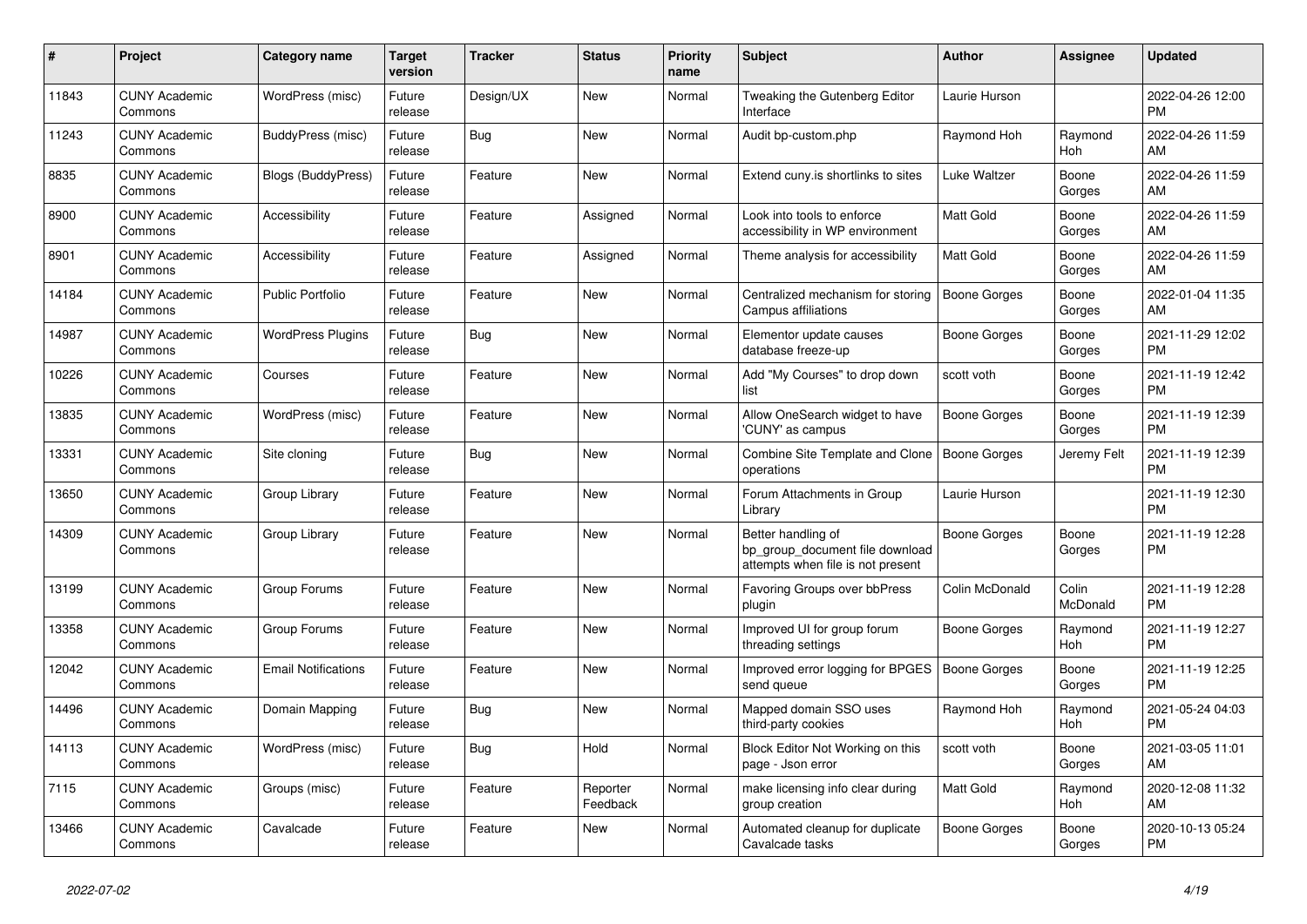| #     | Project                         | Category name              | <b>Target</b><br>version | <b>Tracker</b> | <b>Status</b>        | <b>Priority</b><br>name | <b>Subject</b>                                                                      | <b>Author</b>       | Assignee            | <b>Updated</b>                |
|-------|---------------------------------|----------------------------|--------------------------|----------------|----------------------|-------------------------|-------------------------------------------------------------------------------------|---------------------|---------------------|-------------------------------|
| 13370 | <b>CUNY Academic</b><br>Commons | Group Library              | Future<br>release        | Feature        | New                  | Normal                  | Library bulk deletion and folder<br>editing                                         | Colin McDonald      | Boone<br>Gorges     | 2020-10-13 10:41<br>AM        |
| 3002  | <b>CUNY Academic</b><br>Commons | Search                     | Future<br>release        | Feature        | Assigned             | Normal                  | Overhaul CAC search by using<br>external search appliance                           | Boone Gorges        | Boone<br>Gorges     | 2020-07-15 03:05<br><b>PM</b> |
| 13048 | <b>CUNY Academic</b><br>Commons | Shortcodes and<br>embeds   | Future<br>release        | Feature        | New                  | Normal                  | Jupyter Notebooks support                                                           | Boone Gorges        |                     | 2020-07-14 11:46<br>AM        |
| 10354 | <b>CUNY Academic</b><br>Commons | <b>Public Portfolio</b>    | Future<br>release        | Feature        | <b>New</b>           | Normal                  | Opt out of Having a Profile Page                                                    | scott voth          | Chris Stein         | 2020-05-12 10:43<br>AM        |
| 5581  | <b>CUNY Academic</b><br>Commons | Analytics                  | Future<br>release        | Feature        | Assigned             | Normal                  | Explore alternatives to Google<br>Analytics                                         | Matt Gold           | Valerie<br>Townsend | 2020-04-17 03:12<br><b>PM</b> |
| 12573 | <b>CUNY Academic</b><br>Commons | <b>WordPress Plugins</b>   | Future<br>release        | Bug            | New                  | Normal                  | <b>CommentPress Core Issues</b>                                                     | scott voth          |                     | 2020-03-24 04:32<br><b>PM</b> |
| 12446 | <b>CUNY Academic</b><br>Commons | Groups (misc)              | Future<br>release        | Feature        | Reporter<br>Feedback | Normal                  | Toggle default site to group forum<br>posting                                       | Laurie Hurson       | Laurie Hurson       | 2020-03-10 11:57<br>AM        |
| 11971 | <b>CUNY Academic</b><br>Commons | <b>Email Notifications</b> | Future<br>release        | Bug            | Reporter<br>Feedback | Low                     | Pictures obscured in emailed post<br>notifications                                  | Marilyn Weber       | Raymond<br>Hoh      | 2019-11-21 01:14<br><b>PM</b> |
| 12091 | <b>CUNY Academic</b><br>Commons | <b>Group Files</b>         | Future<br>release        | Feature        | New                  | Normal                  | Improved pre-upload file validation<br>for bp-group-documents                       | <b>Boone Gorges</b> | Boone<br>Gorges     | 2019-11-14 01:21<br><b>PM</b> |
| 11945 | <b>CUNY Academic</b><br>Commons | Reckoning                  | Future<br>release        | Feature        | Reporter<br>Feedback | Normal                  | Add Comments bubble to<br>Reckoning views                                           | <b>Boone Gorges</b> | Boone<br>Gorges     | 2019-11-12 05:14<br><b>PM</b> |
| 8836  | <b>CUNY Academic</b><br>Commons | <b>Blogs (BuddyPress)</b>  | Future<br>release        | Feature        | Assigned             | Normal                  | Redesign site launch process                                                        | Matt Gold           | Boone<br>Gorges     | 2019-10-03 02:49<br><b>PM</b> |
| 11789 | <b>CUNY Academic</b><br>Commons | Courses                    | Future<br>release        | Feature        | New                  | Normal                  | Ability to remove item from<br>Courses list                                         | Laurie Hurson       | Sonja Leix          | 2019-09-24 12:28<br><b>PM</b> |
| 11860 | <b>CUNY Academic</b><br>Commons | Registration               | Future<br>release        | Feature        | New                  | Normal                  | <b>Ensure Students Are Aware They</b><br>Can Use Aliases At Registration            | scott voth          |                     | 2019-09-24 08:46<br>AM        |
| 11788 | <b>CUNY Academic</b><br>Commons | <b>WordPress Plugins</b>   | Future<br>release        | Support        | Reporter<br>Feedback | Normal                  | Plugin Request - Browse Aloud                                                       | scott voth          |                     | 2019-09-24 08:42<br>AM        |
| 5050  | <b>CUNY Academic</b><br>Commons | Social Paper               | Future<br>release        | Feature        | New                  | Low                     | Making comments visible in SP<br>editing mode (SP suggestion #1)                    | Marilyn Weber       | Samantha<br>Raddatz | 2019-09-17 11:10<br><b>PM</b> |
| 11834 | <b>CUNY Academic</b><br>Commons | <b>Group Files</b>         | Future<br>release        | Feature        | New                  | Normal                  | Improved tools for managing<br>group file folders                                   | Boone Gorges        | Sonja Leix          | 2019-09-06 03:55<br><b>PM</b> |
| 11531 | <b>CUNY Academic</b><br>Commons | Events                     | Future<br>release        | Feature        | <b>New</b>           | Normal                  | Main Events calendar should<br>include non-public events that<br>user has access to | scott voth          | Boone<br>Gorges     | 2019-06-11 10:00<br>AM        |
| 11392 | <b>CUNY Academic</b><br>Commons |                            | Future<br>release        | Bug            | New                  | Normal                  | Migrate users away from<br><b>StatPress</b>                                         | Boone Gorges        |                     | 2019-04-23 03:53<br><b>PM</b> |
| 1544  | <b>CUNY Academic</b><br>Commons | Groups (misc)              | Future<br>release        | Feature        | Reporter<br>Feedback | Normal                  | Group Filtering and Sorting                                                         | <b>Matt Gold</b>    | Chris Stein         | 2019-03-01 02:25<br><b>PM</b> |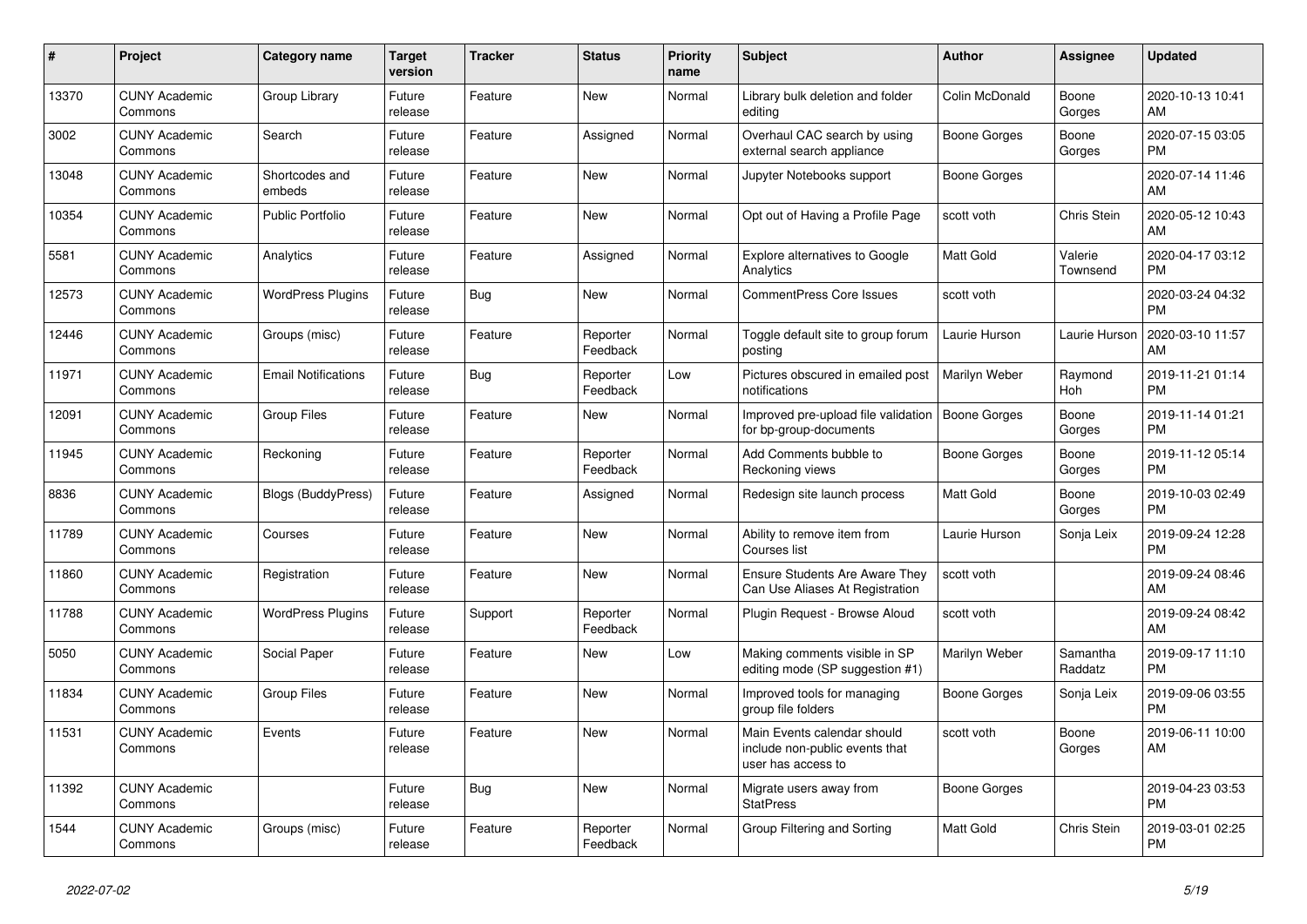| #     | Project                         | <b>Category name</b>       | <b>Target</b><br>version | <b>Tracker</b> | <b>Status</b>        | Priority<br>name | <b>Subject</b>                                                                                               | Author              | <b>Assignee</b>     | <b>Updated</b>                |
|-------|---------------------------------|----------------------------|--------------------------|----------------|----------------------|------------------|--------------------------------------------------------------------------------------------------------------|---------------------|---------------------|-------------------------------|
| 5016  | <b>CUNY Academic</b><br>Commons | Events                     | Future<br>release        | Feature        | Assigned             | Low              | Allow comments to be posted on<br>events                                                                     | <b>Matt Gold</b>    | Raymond<br>Hoh      | 2019-03-01 02:23<br><b>PM</b> |
| 4635  | <b>CUNY Academic</b><br>Commons | Authentication             | Future<br>release        | Feature        | New                  | Normal           | Allow non-WP authentication                                                                                  | <b>Boone Gorges</b> | Sonja Leix          | 2019-03-01 02:05<br><b>PM</b> |
| 9720  | <b>CUNY Academic</b><br>Commons | Authentication             | Future<br>release        | Feature        | <b>New</b>           | Normal           | The Commons should be an<br>oAuth provider                                                                   | Boone Gorges        |                     | 2019-03-01 02:04<br><b>PM</b> |
| 11131 | <b>CUNY Academic</b><br>Commons |                            | Future<br>release        | Feature        | Reporter<br>Feedback | Normal           | <b>Image Annotation Plugins</b>                                                                              | Laurie Hurson       |                     | 2019-02-26 11:33<br>AM        |
| 11024 | <b>CUNY Academic</b><br>Commons | WordPress (misc)           | Future<br>release        | Bug            | New                  | Normal           | Subsites should not show "you<br>should update your .htaccess<br>now" notice after permalink setting<br>save | <b>Boone Gorges</b> |                     | 2019-01-28 01:35<br><b>PM</b> |
| 10659 | <b>CUNY Academic</b><br>Commons | Group Forums               | Future<br>release        | Feature        | Assigned             | Normal           | Post to multiple groups via email                                                                            | <b>Matt Gold</b>    | Raymond<br>Hoh      | 2018-11-15 12:54<br>AM        |
| 9926  | <b>CUNY Academic</b><br>Commons | <b>WordPress Plugins</b>   | Future<br>release        | Bug            | <b>New</b>           | Normal           | twitter-mentions-as-comments<br>cron jobs can run long                                                       | Boone Gorges        | Boone<br>Gorges     | 2018-10-24 12:34<br><b>PM</b> |
| 9028  | <b>CUNY Academic</b><br>Commons | Onboarding                 | Future<br>release        | Feature        | Assigned             | Normal           | suggest groups to new members<br>during the registration process                                             | Matt Gold           | <b>Chris Stein</b>  | 2018-10-24 12:34<br><b>PM</b> |
| 9289  | <b>CUNY Academic</b><br>Commons | <b>WordPress Plugins</b>   | Future<br>release        | Bug            | Reporter<br>Feedback | Normal           | <b>Email Users Plugin</b>                                                                                    | Laurie Hurson       | Boone<br>Gorges     | 2018-10-24 12:34<br><b>PM</b> |
| 5992  | <b>CUNY Academic</b><br>Commons | <b>Email Notifications</b> | Future<br>release        | Feature        | New                  | Normal           | Changing the From line of<br>autogenerated blog emails                                                       | Marilyn Weber       |                     | 2018-09-27 05:19<br><b>PM</b> |
| 10368 | <b>CUNY Academic</b><br>Commons |                            | Future<br>release        | Feature        | Assigned             | Normal           | Use ORCID data to populate<br>academic profile page                                                          | Stephen Francoeur   | Boone<br>Gorges     | 2018-09-25 01:53<br><b>PM</b> |
| 9947  | <b>CUNY Academic</b><br>Commons | <b>WordPress Plugins</b>   | Future<br>release        | Feature        | Reporter<br>Feedback | Normal           | Install H5P quiz plugin                                                                                      | <b>Matt Gold</b>    | Boone<br>Gorges     | 2018-09-11 11:01<br>AM        |
| 9895  | <b>CUNY Academic</b><br>Commons | Onboarding                 | Future<br>release        | Feature        | Assigned             | Normal           | Add "Accept Invitation"<br>link/button/function to Group<br>and/or Site invitation emails?                   | Luke Waltzer        | Boone<br>Gorges     | 2018-06-07 12:42<br><b>PM</b> |
| 9835  | <b>CUNY Academic</b><br>Commons | Group Forums               | Future<br>release        | Bug            | Assigned             | Normal           | add a "like" function?                                                                                       | Marilyn Weber       | <b>Erik Trainer</b> | 2018-06-05 01:49<br><b>PM</b> |
| 3768  | <b>CUNY Academic</b><br>Commons | Public Portfolio           | Future<br>release        | Feature        | Assigned             | Normal           | Institutions/Past positions on<br>public portfolios                                                          | <b>Matt Gold</b>    | Boone<br>Gorges     | 2018-04-23 10:44<br>AM        |
| 7981  | <b>CUNY Academic</b><br>Commons | Social Paper               | Future<br>release        | Bug            | New                  | Normal           | Social Paper comments should<br>not go to spam                                                               | Luke Waltzer        | Boone<br>Gorges     | 2018-04-16 03:52<br><b>PM</b> |
| 7663  | <b>CUNY Academic</b><br>Commons | Social Paper               | Future<br>release        | Bug            | New                  | Normal           | Social Paper notifications not<br>formatted correctly on secondary<br>sites                                  | Boone Gorges        | Boone<br>Gorges     | 2018-04-16 03:52<br><b>PM</b> |
| 9207  | <b>CUNY Academic</b><br>Commons |                            | Future<br>release        | Support        | Reporter<br>Feedback | Normal           | display dashboards made in<br>Tableau?                                                                       | Marilyn Weber       | Boone<br>Gorges     | 2018-04-10 10:42<br>AM        |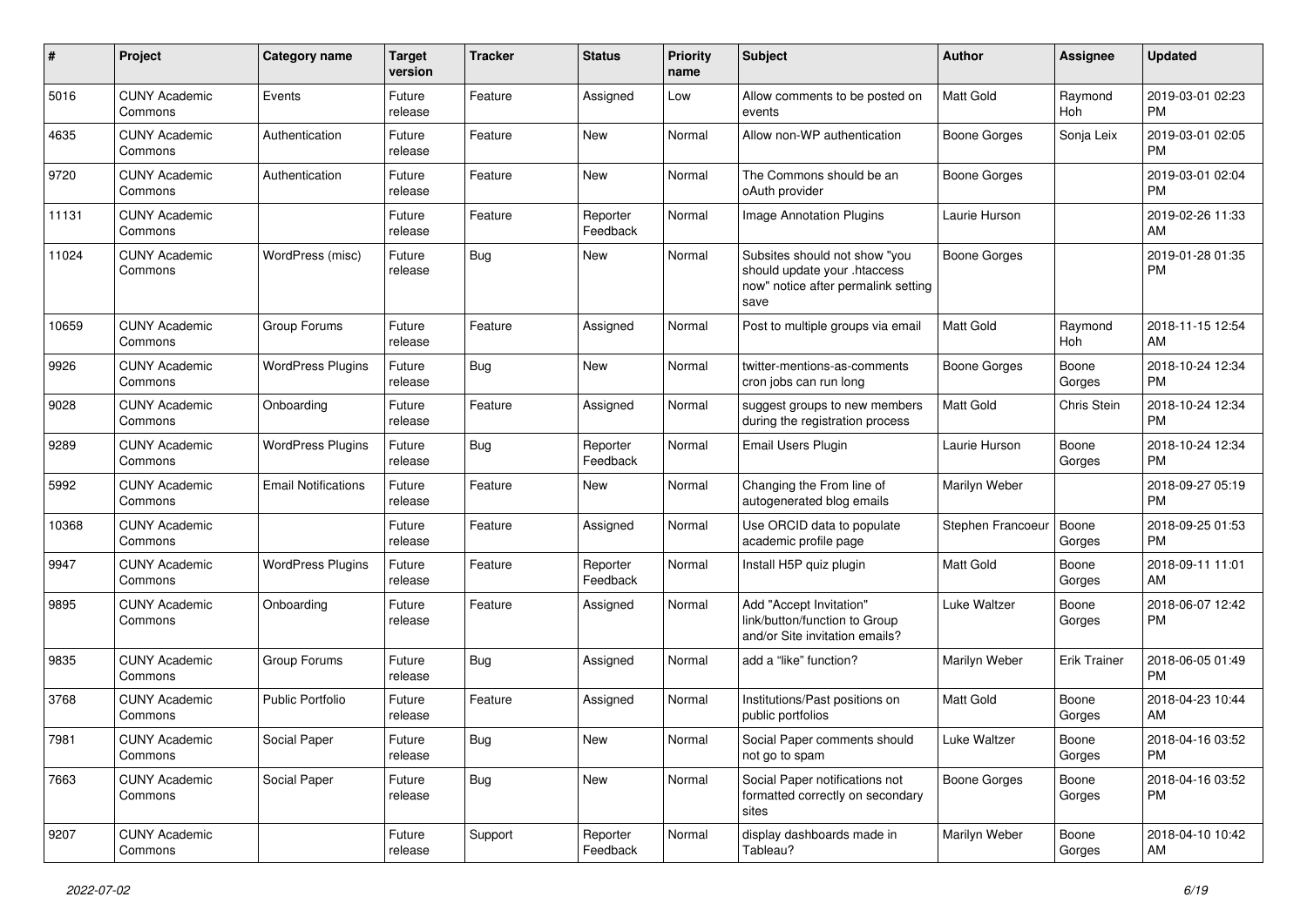| #    | Project                         | <b>Category name</b>     | <b>Target</b><br>version | <b>Tracker</b>        | <b>Status</b>        | <b>Priority</b><br>name | <b>Subject</b>                                                                                  | <b>Author</b>           | Assignee           | <b>Updated</b>                |
|------|---------------------------------|--------------------------|--------------------------|-----------------------|----------------------|-------------------------|-------------------------------------------------------------------------------------------------|-------------------------|--------------------|-------------------------------|
| 7022 | <b>CUNY Academic</b><br>Commons | Announcements            | Future<br>release        | Bug                   | <b>New</b>           | Normal                  | Sitewide announcements should<br>be displayed on, and dismissable<br>from, mapped domains       | Boone Gorges            | Boone<br>Gorges    | 2018-03-22 10:18<br>AM        |
| 9211 | <b>CUNY Academic</b><br>Commons | <b>WordPress Plugins</b> | Future<br>release        | Support               | Reporter<br>Feedback | Normal                  | Auto-Role Setting in Forum Plugin<br>Causing Some Confusion                                     | Luke Waltzer            | Boone<br>Gorges    | 2018-03-13 11:44<br>AM        |
| 3580 | <b>CUNY Academic</b><br>Commons | Group Blogs              | Future<br>release        | Feature               | New                  | Normal                  | Multiple blogs per group                                                                        | Boone Gorges            | Boone<br>Gorges    | 2018-02-20 02:02<br><b>PM</b> |
| 8498 | <b>CUNY Academic</b><br>Commons | <b>WordPress Plugins</b> | Future<br>release        | Feature               | New                  | Low                     | <b>Gravity Forms Email Users</b>                                                                | Raffi<br>Khatchadourian | Matt Gold          | 2017-10-13 12:58<br><b>PM</b> |
| 8675 | <b>CUNY Academic</b><br>Commons | User Onboarding          | Future<br>release        | Bug                   | Reporter<br>Feedback | Low                     | Add new User search screen calls<br>for the input of email address but<br>doesn't work with one | Paul Hebert             | Boone<br>Gorges    | 2017-10-11 11:17<br>AM        |
| 8756 | <b>CUNY Academic</b><br>Commons | Group Blogs              | Future<br>release        | Feature               | Hold                 | Normal                  | Connect multiple blogs to one<br>group?                                                         | <b>Matt Gold</b>        | Boone<br>Gorges    | 2017-09-30 10:42<br>AM        |
| 8211 | <b>CUNY Academic</b><br>Commons | <b>WordPress Themes</b>  | Future<br>release        | Feature               | <b>New</b>           | Normal                  | Theme Suggestions: Material<br>Design-Inspired Themes                                           | Margaret Galvan         | Margaret<br>Galvan | 2017-08-07 02:48<br><b>PM</b> |
| 8078 | <b>CUNY Academic</b><br>Commons | <b>WordPress Plugins</b> | Future<br>release        | <b>System Upgrade</b> | Assigned             | Normal                  | <b>CommentPress Updates</b>                                                                     | Margaret Galvan         | Christian<br>Wach  | 2017-05-08 03:49<br><b>PM</b> |
| 4481 | <b>CUNY Academic</b><br>Commons | Events                   | Future<br>release        | Feature               | <b>New</b>           | Normal                  | Group admins/mods should have<br>the ability to unlink an event from<br>the group               | Boone Gorges            | Boone<br>Gorges    | 2017-04-24 03:53<br><b>PM</b> |
| 6356 | <b>CUNY Academic</b><br>Commons | <b>WordPress Plugins</b> | Future<br>release        | Bug                   | Reporter<br>Feedback | Low                     | Should Subscribe2 be<br>deprecated?                                                             | Luke Waltzer            |                    | 2017-03-20 12:20<br><b>PM</b> |
| 7624 | <b>CUNY Academic</b><br>Commons | BuddyPress (misc)        | Future<br>release        | Design/UX             | <b>New</b>           | Normal                  | <b>BP Notifications</b>                                                                         | Luke Waltzer            | Paige Dupont       | 2017-02-08 10:43<br><b>PM</b> |
| 5316 | <b>CUNY Academic</b><br>Commons | <b>User Experience</b>   | Future<br>release        | Feature               | Assigned             | Normal                  | Prompt user email address<br>updates                                                            | Matt Gold               | Stephen Real       | 2016-12-21 03:30<br><b>PM</b> |
| 4980 | <b>CUNY Academic</b><br>Commons | Home Page                | Future<br>release        | Feature               | Assigned             | Normal                  | CAC Featured Content -- Adding<br>Randomization                                                 | <b>Matt Gold</b>        | Boone<br>Gorges    | 2016-12-12 03:01<br><b>PM</b> |
| 6755 | <b>CUNY Academic</b><br>Commons | WordPress (misc)         | Future<br>release        | Bug                   | New                  | Normal                  | Cannot Deactivate Plugin                                                                        | Laura Kane              |                    | 2016-11-16 01:12<br><b>PM</b> |
| 6749 | <b>CUNY Academic</b><br>Commons | Events                   | Future<br>release        | Bug                   | New                  | Low                     | BPEO iCal request can trigger<br>very large number of DB queries                                | Boone Gorges            | Raymond<br>Hoh     | 2016-11-15 10:09<br><b>PM</b> |
| 6426 | <b>CUNY Academic</b><br>Commons | Spam/Spam<br>Prevention  | Future<br>release        | Feature               | Assigned             | Normal                  | Force captcha on all comments?                                                                  | <b>Matt Gold</b>        | <b>Tahir Butt</b>  | 2016-10-24 02:06<br><b>PM</b> |
| 1423 | <b>CUNY Academic</b><br>Commons | BuddyPress (misc)        | Future<br>release        | Feature               | Assigned             | Low                     | Show an avatar for pingback<br>comment activity items                                           | Boone Gorges            | <b>Tahir Butt</b>  | 2016-10-24 12:03<br><b>PM</b> |
| 3090 | <b>CUNY Academic</b><br>Commons | Twitter page             | Future<br>release        | Feature               | Assigned             | Normal                  | Prevent Retweets from showing<br>up on Commons twitter page                                     | <b>Matt Gold</b>        | <b>Tahir Butt</b>  | 2016-10-24 11:31<br>AM        |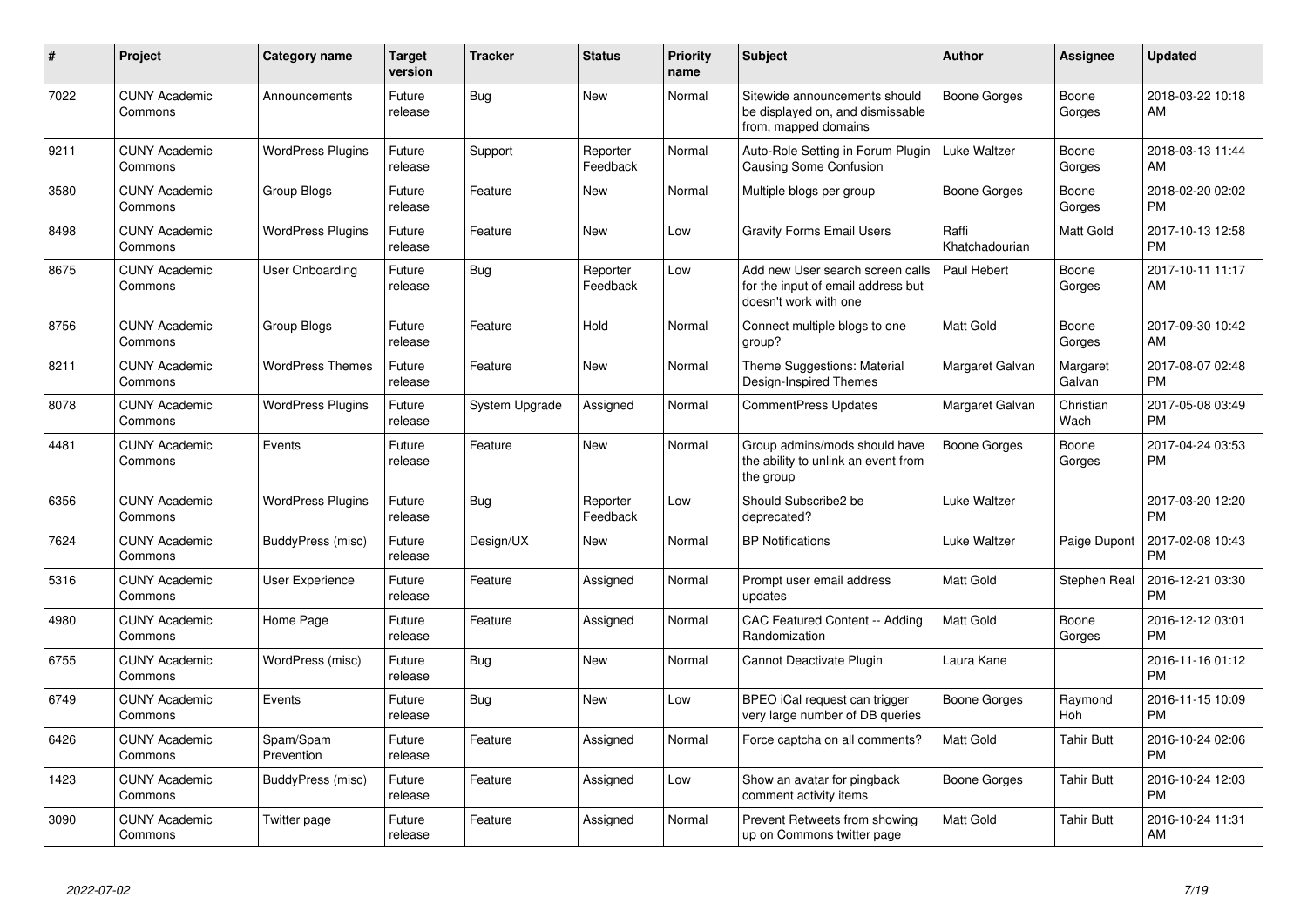| $\#$ | Project                         | <b>Category name</b>      | <b>Target</b><br>version | <b>Tracker</b> | <b>Status</b>        | Priority<br>name | <b>Subject</b>                                                      | <b>Author</b>           | <b>Assignee</b>  | <b>Updated</b>                |
|------|---------------------------------|---------------------------|--------------------------|----------------|----------------------|------------------|---------------------------------------------------------------------|-------------------------|------------------|-------------------------------|
| 5199 | <b>CUNY Academic</b><br>Commons | Social Paper              | Future<br>release        | Feature        | <b>New</b>           | Normal           | add tables to the SP editor                                         | Marilyn Weber           |                  | 2016-10-24 11:27<br>AM        |
| 5234 | <b>CUNY Academic</b><br>Commons | Membership                | Future<br>release        | Feature        | Assigned             | Normal           | Write Unconfirmed patch for WP                                      | Boone Gorges            | Boone<br>Gorges  | 2016-10-24 11:18<br>AM        |
| 6392 | <b>CUNY Academic</b><br>Commons | Group Forums              | Future<br>release        | Design/UX      | Assigned             | Low              | <b>Composition/Preview Panes in</b><br>Forum Posts                  | Luke Waltzer            | Paige Dupont     | 2016-10-21 04:26<br><b>PM</b> |
| 6389 | <b>CUNY Academic</b><br>Commons | <b>BuddyPress Docs</b>    | Future<br>release        | Feature        | <b>New</b>           | Low              | <b>Make Discussion Area Visible</b><br>When Editing a Doc           | Luke Waltzer            | Boone<br>Gorges  | 2016-10-21 04:16<br><b>PM</b> |
| 5826 | <b>CUNY Academic</b><br>Commons | <b>WordPress Plugins</b>  | Future<br>release        | Support        | Reporter<br>Feedback | Normal           | <b>Remove Subscription Options</b><br>plugin from directory         | Sarah Morgano           | Sarah<br>Morgano | 2016-10-21 04:14<br><b>PM</b> |
| 6332 | <b>CUNY Academic</b><br>Commons | WordPress (misc)          | Future<br>release        | Feature        | <b>New</b>           | Normal           | Allow uploaded files to be marked<br>as private in an ad hoc way    | <b>Boone Gorges</b>     |                  | 2016-10-17 11:41<br><b>PM</b> |
| 1417 | <b>CUNY Academic</b><br>Commons | <b>BuddyPress Docs</b>    | Future<br>release        | Feature        | Assigned             | Low              | Bulk actions for BuddyPress Docs                                    | <b>Boone Gorges</b>     | Boone<br>Gorges  | 2016-10-17 10:41<br><b>PM</b> |
| 5182 | <b>CUNY Academic</b><br>Commons | Social Paper              | Future<br>release        | Design/UX      | <b>New</b>           | Normal           | "Publishing" a private paper on<br>social paper?                    | Raffi<br>Khatchadourian | Boone<br>Gorges  | 2016-10-13 04:12<br><b>PM</b> |
| 2881 | <b>CUNY Academic</b><br>Commons | <b>Public Portfolio</b>   | Future<br>release        | Feature        | Assigned             | Normal           | Redesign the UX for Profiles                                        | Chris Stein             | Chris Stein      | 2016-10-13 12:45<br><b>PM</b> |
| 4903 | <b>CUNY Academic</b><br>Commons | Events                    | Future<br>release        | Design/UX      | Assigned             | Normal           | Improving visual appearance of<br>event calendars                   | <b>Matt Gold</b>        | Boone<br>Gorges  | 2016-10-13 11:51<br>AM        |
| 5696 | <b>CUNY Academic</b><br>Commons | Events                    | Future<br>release        | Feature        | Assigned             | Normal           | Events Calendar - display options<br>calendar aggregation           | Matt Gold               | Boone<br>Gorges  | 2016-10-13 11:44<br>AM        |
| 6078 | <b>CUNY Academic</b><br>Commons | <b>Blogs (BuddyPress)</b> | Future<br>release        | Feature        | New                  | Normal           | Explore Adding Network Blog<br>Metadata Plugin                      | Luke Waltzer            | Luke Waltzer     | 2016-10-11 10:29<br><b>PM</b> |
| 6014 | <b>CUNY Academic</b><br>Commons | Publicity                 | Future<br>release        | Publicity      | Reporter<br>Feedback | Normal           | Google search listing                                               | Matt Gold               | Boone<br>Gorges  | 2016-09-21 03:48<br><b>PM</b> |
| 5268 | <b>CUNY Academic</b><br>Commons | Group Forums              | Future<br>release        | Bug            | Assigned             | Normal           | Long-time to post to multiple<br>groups                             | Luke Waltzer            | Daniel Jones     | 2016-09-07 06:31<br><b>PM</b> |
| 5955 | <b>CUNY Academic</b><br>Commons | Outreach                  | Future<br>release        | Feature        | Assigned             | Normal           | Create auto-newsletter for<br>commons members                       | Matt Gold               | Luke Waltzer     | 2016-08-30 10:34<br>AM        |
| 5827 | <b>CUNY Academic</b><br>Commons | <b>Public Portfolio</b>   | Future<br>release        | Bug            | Assigned             | Normal           | Academic Interests square bracket   scott voth<br>links not working |                         | Chris Stein      | 2016-08-11 11:59<br><b>PM</b> |
| 5691 | <b>CUNY Academic</b><br>Commons | <b>Blogs (BuddyPress)</b> | Future<br>release        | <b>Bug</b>     | Assigned             | High             | Differing numbers on Sites display                                  | <b>Matt Gold</b>        | Raymond<br>Hoh   | 2016-06-13 01:37<br><b>PM</b> |
| 4438 | <b>CUNY Academic</b><br>Commons | Events                    | Future<br>release        | Bug            | Assigned             | Normal           | Events Calendar - Export<br><b>Recurring Events</b>                 | scott voth              | Daniel Jones     | 2016-05-23 04:25<br><b>PM</b> |
| 5489 | <b>CUNY Academic</b><br>Commons | Social Paper              | Future<br>release        | Feature        | New                  | Normal           | Asc/desc sorting for Social Paper<br>directories                    | Boone Gorges            |                  | 2016-04-21 10:06<br><b>PM</b> |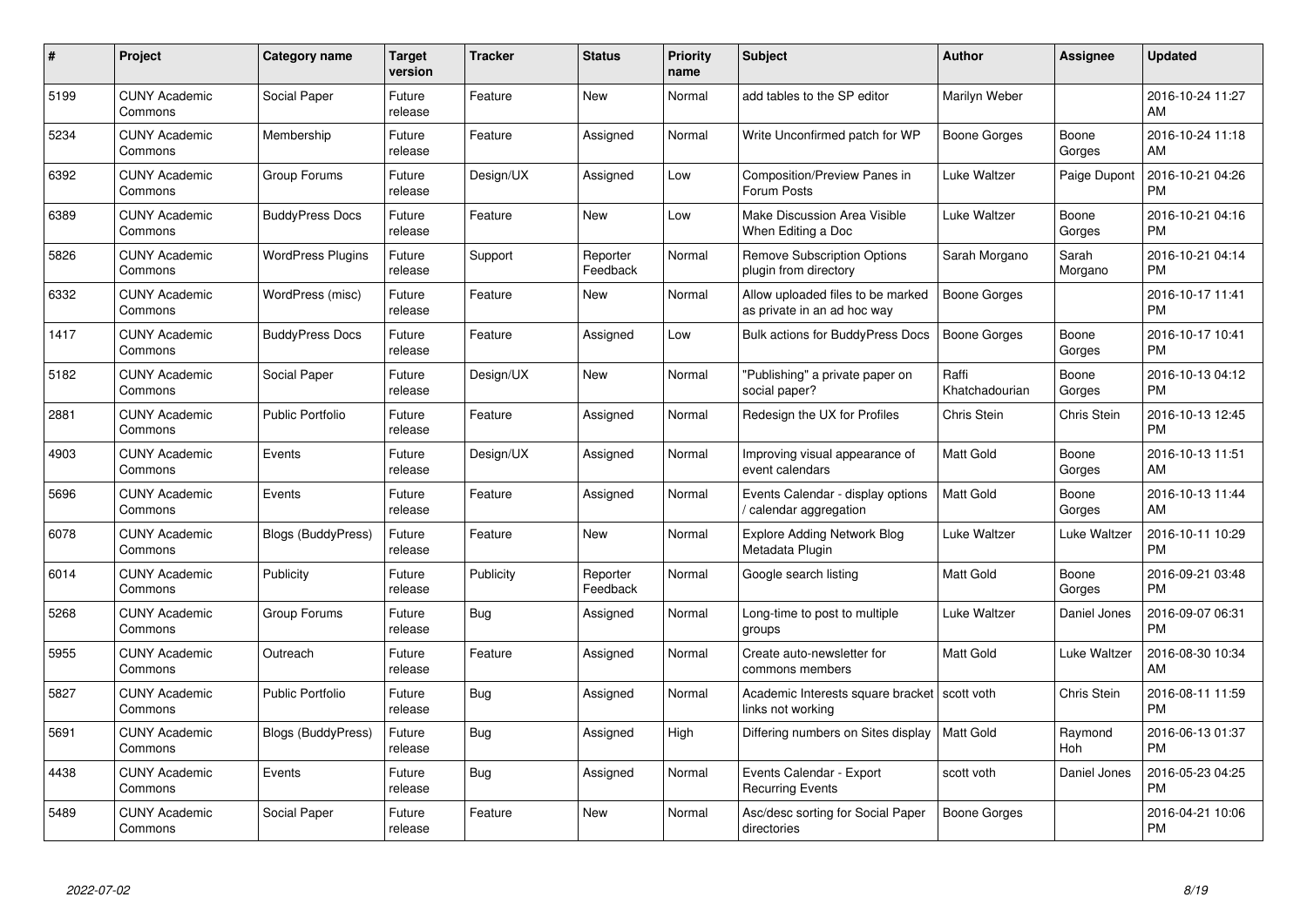| #    | Project                         | <b>Category name</b>     | <b>Target</b><br>version | <b>Tracker</b> | <b>Status</b> | <b>Priority</b><br>name | <b>Subject</b>                                                                                                                                        | Author                  | <b>Assignee</b>     | <b>Updated</b>                |
|------|---------------------------------|--------------------------|--------------------------|----------------|---------------|-------------------------|-------------------------------------------------------------------------------------------------------------------------------------------------------|-------------------------|---------------------|-------------------------------|
| 5488 | <b>CUNY Academic</b><br>Commons | Social Paper             | Future<br>release        | Bug            | <b>New</b>    | Normal                  | Add a "last edited by" field to<br>Social Paper group directories                                                                                     | Boone Gorges            |                     | 2016-04-21 10:05<br><b>PM</b> |
| 5053 | <b>CUNY Academic</b><br>Commons | Social Paper             | Future<br>release        | Feature        | <b>New</b>    | Low                     | Scrollable menu to add readers<br>(SP suggestion #4)                                                                                                  | Marilyn Weber           | Samantha<br>Raddatz | 2016-04-21 05:21<br><b>PM</b> |
| 5397 | <b>CUNY Academic</b><br>Commons | Social Paper             | Future<br>release        | Feature        | New           | Normal                  | frustrating to have to<br>enable/disable in SP                                                                                                        | Marilyn Weber           | Samantha<br>Raddatz | 2016-04-20 03:39<br><b>PM</b> |
| 5282 | <b>CUNY Academic</b><br>Commons | Social Paper             | Future<br>release        | Bug            | <b>New</b>    | Normal                  | Replying via email directs to paper<br>but not individual comment.                                                                                    | Marilyn Weber           | Raymond<br>Hoh      | 2016-03-02 01:48<br><b>PM</b> |
| 5225 | <b>CUNY Academic</b><br>Commons | Registration             | Future<br>release        | Feature        | Assigned      | Normal                  | On-boarding Issues                                                                                                                                    | Luke Waltzer            | Samantha<br>Raddatz | 2016-02-12 02:58<br><b>PM</b> |
| 5205 | <b>CUNY Academic</b><br>Commons | Social Paper             | Future<br>release        | Feature        | <b>New</b>    | Normal                  | Social Paper folders                                                                                                                                  | Marilyn Weber           |                     | 2016-02-11 10:24<br><b>PM</b> |
| 5058 | <b>CUNY Academic</b><br>Commons | Social Paper             | Future<br>release        | Feature        | <b>New</b>    | Low                     | Can there be a clearer signal that<br>even when comments have<br>already been made you add<br>comments by clicking on the side?<br>(SP suggestion #5) | Marilyn Weber           | Samantha<br>Raddatz | 2016-02-11 10:24<br><b>PM</b> |
| 5052 | <b>CUNY Academic</b><br>Commons | Social Paper             | Future<br>release        | Feature        | New           | Low                     | Sentence by sentence or line by<br>line comments (SP suggestion #3)                                                                                   | Marilyn Weber           | Boone<br>Gorges     | 2016-02-11 10:24<br><b>PM</b> |
| 5183 | <b>CUNY Academic</b><br>Commons | Social Paper             | Future<br>release        | Design/UX      | <b>New</b>    | Normal                  | Creating a new paper when<br>viewing an existing paper                                                                                                | Raffi<br>Khatchadourian | Samantha<br>Raddatz | 2016-02-02 12:09<br><b>PM</b> |
| 1167 | <b>CUNY Academic</b><br>Commons | <b>Email Invitations</b> | Future<br>release        | Feature        | <b>New</b>    | Low                     | Allow email invitations to be resent                                                                                                                  | Boone Gorges            | Boone<br>Gorges     | 2015-11-12 12:53<br>AM        |
| 1105 | <b>CUNY Academic</b><br>Commons | WordPress (misc)         | Future<br>release        | Feature        | Assigned      | Normal                  | Rephrase Blog Privacy Options                                                                                                                         | Matt Gold               | Samantha<br>Raddatz | 2015-11-09 06:19<br><b>PM</b> |
| 554  | <b>CUNY Academic</b><br>Commons | BuddyPress (misc)        | Future<br>release        | Feature        | Assigned      | Normal                  | Add Trackback notifications to<br>site-wide activity feed                                                                                             | Matt Gold               | Boone<br>Gorges     | 2015-11-09 06:19<br>PM        |
| 365  | <b>CUNY Academic</b><br>Commons | WordPress (misc)         | Future<br>release        | Feature        | Assigned      | Normal                  | <b>Create Mouseover Tooltips</b><br>throughout Site                                                                                                   | Matt Gold               | Chris Stein         | 2015-11-09 06:18<br><b>PM</b> |
| 497  | <b>CUNY Academic</b><br>Commons | <b>WordPress Plugins</b> | Future<br>release        | Feature        | Assigned      | Normal                  | Drag and Drop Ordering on<br><b>Gallery Post Plugin</b>                                                                                               | <b>Matt Gold</b>        | Ron Rennick         | 2015-11-09 06:18<br><b>PM</b> |
| 287  | <b>CUNY Academic</b><br>Commons | WordPress (misc)         | Future<br>release        | Feature        | Assigned      | Normal                  | Create troubleshooting tool for<br>account sign-up                                                                                                    | <b>Matt Gold</b>        | Boone<br>Gorges     | 2015-11-09 06:17<br><b>PM</b> |
| 2523 | <b>CUNY Academic</b><br>Commons | <b>BuddyPress Docs</b>   | Future<br>release        | Feature        | Assigned      | Normal                  | Allow Users to Upload Images to<br><b>BP</b> Docs                                                                                                     | <b>Matt Gold</b>        | Boone<br>Gorges     | 2015-11-09 06:14<br><b>PM</b> |
| 3939 | <b>CUNY Academic</b><br>Commons | <b>WordPress Plugins</b> | Future<br>release        | <b>Bug</b>     | Hold          | Normal                  | Activity stream support for<br>Co-Authors Plus plugin                                                                                                 | Raymond Hoh             | Raymond<br>Hoh      | 2015-11-09 06:13<br><b>PM</b> |
| 1744 | <b>CUNY Academic</b><br>Commons | <b>BuddyPress Docs</b>   | Future<br>release        | Feature        | Assigned      | Normal                  | Spreadsheet-style Docs                                                                                                                                | Boone Gorges            | Boone<br>Gorges     | 2015-11-09 06:13<br>PM        |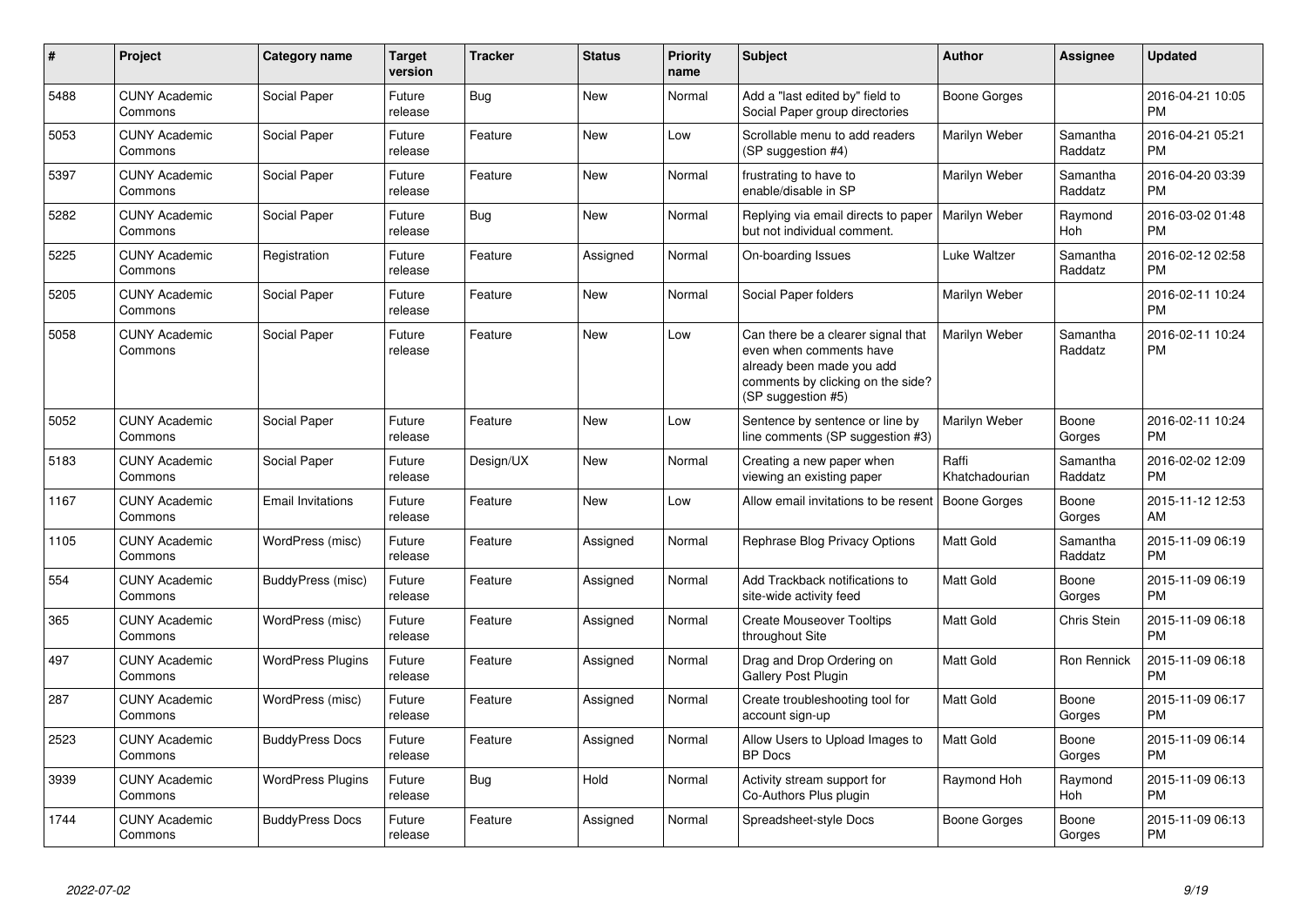| #    | Project                         | <b>Category name</b>       | <b>Target</b><br>version | <b>Tracker</b> | <b>Status</b>        | <b>Priority</b><br>name | <b>Subject</b>                                                                | Author                   | <b>Assignee</b>     | <b>Updated</b>                |
|------|---------------------------------|----------------------------|--------------------------|----------------|----------------------|-------------------------|-------------------------------------------------------------------------------|--------------------------|---------------------|-------------------------------|
| 1460 | <b>CUNY Academic</b><br>Commons | Analytics                  | Future<br>release        | Feature        | Assigned             | Normal                  | <b>Update System Report</b>                                                   | <b>Brian Foote</b>       | Boone<br>Gorges     | 2015-11-09 06:13<br>PM.       |
| 2610 | <b>CUNY Academic</b><br>Commons | Group Invitations          | Future<br>release        | Feature        | Assigned             | Low                     | Request: Custom invitation<br>message to group invites                        | local admin              | Boone<br>Gorges     | 2015-11-09 06:13<br><b>PM</b> |
| 2325 | <b>CUNY Academic</b><br>Commons | BuddyPress (misc)          | Future<br>release        | Feature        | Assigned             | Low                     | Profile should have separate fields<br>for first/last names                   | local admin              | Boone<br>Gorges     | 2015-11-09 06:09<br><b>PM</b> |
| 2013 | <b>CUNY Academic</b><br>Commons | <b>Public Portfolio</b>    | Future<br>release        | Feature        | Assigned             | Low                     | Have Profile Privacy Options show<br>up only for filled-in fields             | Matt Gold                | Boone<br>Gorges     | 2015-11-09 06:09<br>PM.       |
| 1165 | <b>CUNY Academic</b><br>Commons | <b>Email Invitations</b>   | Future<br>release        | Feature        | Assigned             | Low                     | Allow saved lists of invitees under<br>Send Invites                           | Boone Gorges             | Boone<br>Gorges     | 2015-11-09 06:03<br><b>PM</b> |
| 1166 | <b>CUNY Academic</b><br>Commons | <b>Email Invitations</b>   | Future<br>release        | Feature        | New                  | Low                     | Better organizational tools for Sent<br><b>Invites</b>                        | Boone Gorges             | Boone<br>Gorges     | 2015-11-09 06:02<br>PM.       |
| 333  | <b>CUNY Academic</b><br>Commons | <b>Email Notifications</b> | Future<br>release        | Feature        | Assigned             | Low                     | Delay Forum Notification Email<br>Delivery Until After Editing Period<br>Ends | <b>Matt Gold</b>         | Raymond<br>Hoh      | 2015-11-09 06:01<br>PM.       |
| 1456 | <b>CUNY Academic</b><br>Commons | Group Invitations          | Future<br>release        | Feature        | Reporter<br>Feedback | Low                     | Invite to Group Button from Profile<br>Field                                  | <b>Matt Gold</b>         | Samantha<br>Raddatz | 2015-11-09 05:59<br><b>PM</b> |
| 481  | <b>CUNY Academic</b><br>Commons | Groups (misc)              | Future<br>release        | Feature        | Assigned             | Normal                  | ability to archive inactive groups<br>and blogs                               | <b>Michael Mandiberg</b> | Samantha<br>Raddatz | 2015-11-09 05:56<br>PM.       |
| 519  | <b>CUNY Academic</b><br>Commons | <b>BuddyPress Docs</b>     | Future<br>release        | Feature        | Assigned             | Low                     | TOC for individual docs - for new<br>BP "wiki-like" plugin                    | scott voth               | Boone<br>Gorges     | 2015-11-09 05:54<br>PM.       |
| 1192 | <b>CUNY Academic</b><br>Commons | <b>Group Files</b>         | Future<br>release        | Feature        | Assigned             | Low                     | When posting group files, allow<br>users to add a category without<br>saving  | Matt Gold                | Raymond<br>Hoh      | 2015-11-09 05:53<br><b>PM</b> |
| 1422 | <b>CUNY Academic</b><br>Commons | <b>BuddyPress Docs</b>     | Future<br>release        | Feature        | Assigned             | Normal                  | Make "created Doc" activity icons<br>non-mini                                 | Boone Gorges             | Boone<br>Gorges     | 2015-11-09 05:48<br>PM.       |
| 653  | <b>CUNY Academic</b><br>Commons | Group Blogs                | Future<br>release        | Feature        | Assigned             | Normal                  | Redesign Integration of Groups<br>and Blogs                                   | <b>Matt Gold</b>         | Samantha<br>Raddatz | 2015-11-09 05:40<br>PM.       |
| 618  | <b>CUNY Academic</b><br>Commons | <b>BuddyPress Docs</b>     | Future<br>release        | Feature        | Assigned             | Normal                  | <b>BuddyPress Docs: export formats</b>                                        | Boone Gorges             | Boone<br>Gorges     | 2015-11-09 05:38<br><b>PM</b> |
| 310  | <b>CUNY Academic</b><br>Commons | <b>BuddyPress (misc)</b>   | Future<br>release        | Feature        | Assigned             | Low                     | Friend Request Email                                                          | Matt Gold                | Samantha<br>Raddatz | 2015-11-09 05:08<br><b>PM</b> |
| 308  | <b>CUNY Academic</b><br>Commons | Registration               | Future<br>release        | Feature        | New                  | Normal                  | Group recommendations for<br>signup process                                   | <b>Boone Gorges</b>      | Samantha<br>Raddatz | 2015-11-09 05:07<br>PM        |
| 3473 | <b>CUNY Academic</b><br>Commons | User Experience            | Future<br>release        | Feature        | Assigned             | Normal                  | Commons profile: Add help info<br>about "Positions" replacing "title"         | Keith Miyake             | Samantha<br>Raddatz | 2015-11-09 02:28<br>PM        |
| 3517 | <b>CUNY Academic</b><br>Commons | My Commons                 | Future<br>release        | Feature        | Assigned             | Normal                  | Mute/Unmute My Commons<br>updates                                             | Matt Gold                | Raymond<br>Hoh      | 2015-11-09 01:19<br><b>PM</b> |
| 3192 | <b>CUNY Academic</b><br>Commons | Group Forums               | Future<br>release        | Feature        | Assigned             | Normal                  | Customizable forum views for<br>bbPress 2.x group forums                      | Boone Gorges             | Raymond<br>Hoh      | 2015-11-09 12:47<br><b>PM</b> |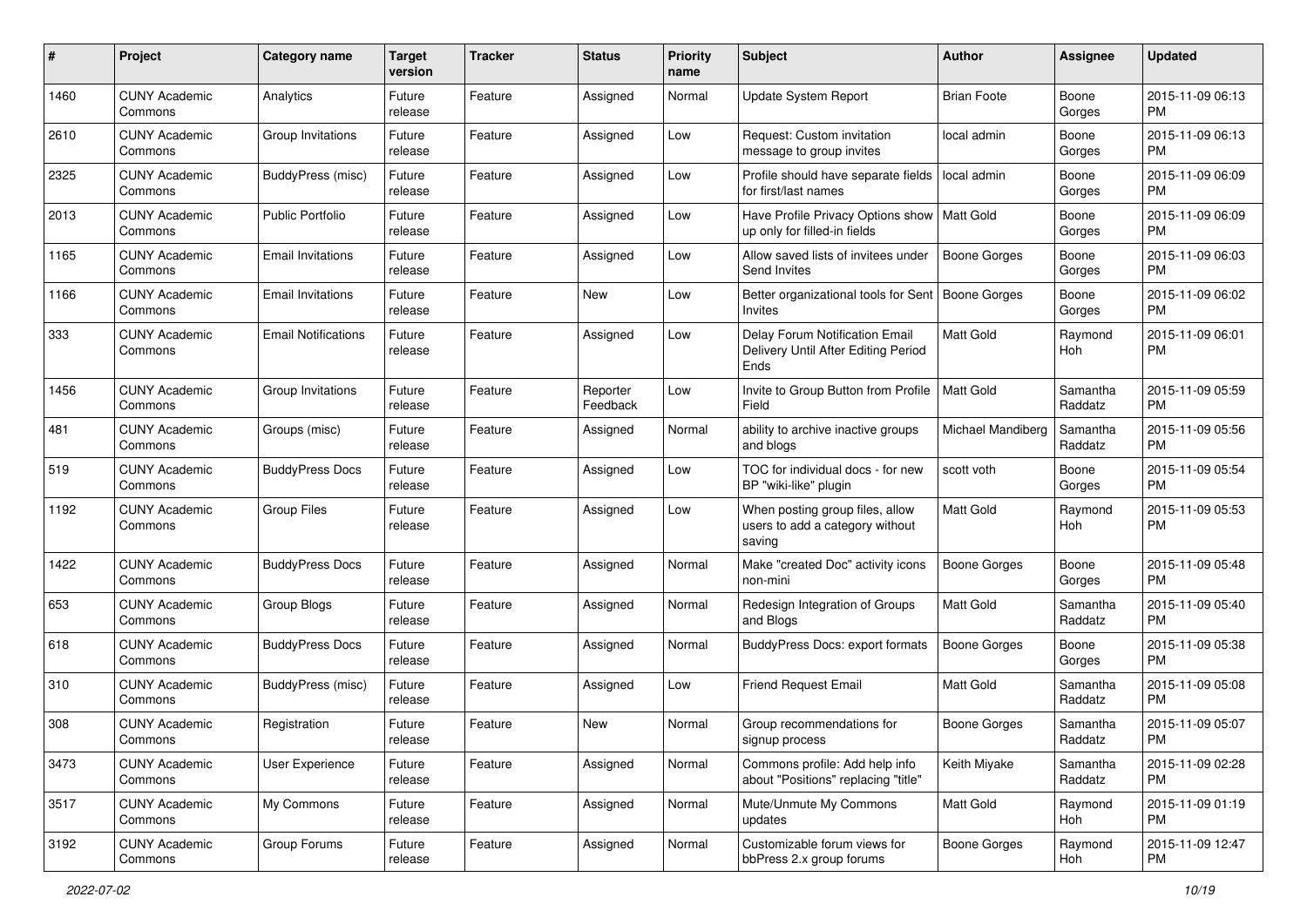| #    | Project                         | <b>Category name</b>    | Target<br>version | <b>Tracker</b> | <b>Status</b> | Priority<br>name | <b>Subject</b>                                                      | <b>Author</b>           | <b>Assignee</b>     | <b>Updated</b>                |
|------|---------------------------------|-------------------------|-------------------|----------------|---------------|------------------|---------------------------------------------------------------------|-------------------------|---------------------|-------------------------------|
| 4661 | <b>CUNY Academic</b><br>Commons | <b>User Experience</b>  | Future<br>release | Bug            | Assigned      | Normal           | Simplify Events text                                                | <b>Matt Gold</b>        | Samantha<br>Raddatz | 2015-10-02 09:06<br><b>PM</b> |
| 4622 | <b>CUNY Academic</b><br>Commons | <b>Public Portfolio</b> | Future<br>release | Design/UX      | <b>New</b>    | Normal           | <b>Profile Visibility Settings</b>                                  | Samantha Raddatz        | Samantha<br>Raddatz | 2015-09-21 12:18<br><b>PM</b> |
| 4592 | <b>CUNY Academic</b><br>Commons | Events                  | Future<br>release | Design/UX      | <b>New</b>    | Normal           | Event Creation - Venue Dropdown<br>Slow                             | Samantha Raddatz        | Boone<br>Gorges     | 2015-09-14 04:56<br><b>PM</b> |
| 4226 | <b>CUNY Academic</b><br>Commons | <b>BuddyPress Docs</b>  | Future<br>release | Design/UX      | <b>New</b>    | Normal           | Add option to connect a Doc with<br>a Group                         | Samantha Raddatz        | Samantha<br>Raddatz | 2015-09-09 04:08<br><b>PM</b> |
| 4535 | <b>CUNY Academic</b><br>Commons | My Commons              | Future<br>release | <b>Bug</b>     | <b>New</b>    | Low              | My Commons filter issue                                             | scott voth              | Raymond<br>Hoh      | 2015-09-01 11:17<br>AM        |
| 4388 | <b>CUNY Academic</b><br>Commons | WordPress (misc)        | Future<br>release | <b>Bug</b>     | Assigned      | Normal           | Repeated request for<br>authentication.                             | Alice.Lynn<br>McMichael | Raymond<br>Hoh      | 2015-08-11 07:35<br><b>PM</b> |
| 4404 | <b>CUNY Academic</b><br>Commons | <b>Public Portfolio</b> | Future<br>release | Design/UX      | Assigned      | Normal           | Change color of permissions info<br>on portfolio editing interface  | Matt Gold               | Samantha<br>Raddatz | 2015-08-11 05:28<br><b>PM</b> |
| 4253 | <b>CUNY Academic</b><br>Commons | <b>Public Portfolio</b> | Future<br>release | Design/UX      | <b>New</b>    | Normal           | Encourage users to add portfolio<br>content                         | Samantha Raddatz        | Samantha<br>Raddatz | 2015-07-07 11:32<br>AM        |
| 4238 | <b>CUNY Academic</b><br>Commons | Events                  | Future<br>release | Feature        | Assigned      | Normal           | Copy Events to Other Groups?                                        | Matt Gold               | Boone<br>Gorges     | 2015-07-02 10:08<br>AM        |
| 4225 | <b>CUNY Academic</b><br>Commons | DiRT Integration        | Future<br>release | Design/UX      | New           | Normal           | Add information to DIRT page (in<br>Create a Group)                 | Samantha Raddatz        | <b>Matt Gold</b>    | 2015-06-26 03:14<br><b>PM</b> |
| 4221 | <b>CUNY Academic</b><br>Commons | Group Forums            | Future<br>release | Design/UX      | Assigned      | Normal           | Add 'Number of Posts' display<br>option to Forum page               | Samantha Raddatz        | Samantha<br>Raddatz | 2015-06-26 02:21<br><b>PM</b> |
| 4222 | <b>CUNY Academic</b><br>Commons | User Experience         | Future<br>release | Design/UX      | New           | Normal           | Add information to 'Delete<br>Account' page                         | Samantha Raddatz        | scott voth          | 2015-06-26 11:35<br>AM        |
| 4053 | <b>CUNY Academic</b><br>Commons | Events                  | Future<br>release | Feature        | Assigned      | Normal           | Create new tab for past events                                      | Matt Gold               | Boone<br>Gorges     | 2015-05-12 02:10<br><b>PM</b> |
| 3536 | <b>CUNY Academic</b><br>Commons | My Commons              | Future<br>release | Feature        | Assigned      | Normal           | Infinite Scroll on My Commons<br>page                               | Matt Gold               | Raymond<br>Hoh      | 2015-04-13 04:42<br><b>PM</b> |
| 3662 | <b>CUNY Academic</b><br>Commons | <b>SEO</b>              | Future<br>release | Feature        | Assigned      | Normal           | Duplicate Content/SEO/Google<br>issues                              | <b>Matt Gold</b>        | Raymond<br>Hoh      | 2015-04-13 04:37<br><b>PM</b> |
| 370  | <b>CUNY Academic</b><br>Commons | Registration            | Future<br>release | Feature        | Assigned      | High             | <b>Guest Accounts</b>                                               | Matt Gold               | Matt Gold           | 2015-04-09 09:33<br><b>PM</b> |
| 3577 | <b>CUNY Academic</b><br>Commons | My Commons              | Future<br>release | Design/UX      | Assigned      | Normal           | Replies to items in My Commons                                      | <b>Matt Gold</b>        | Raymond<br>Hoh      | 2015-04-09 05:19<br><b>PM</b> |
| 3059 | <b>CUNY Academic</b><br>Commons | Group Forums            | Future<br>release | Design/UX      | New           | Normal           | Forum Post Permissable Content<br><b>Explanatory Text</b>           | Chris Stein             | Chris Stein         | 2015-04-02 11:27<br>AM        |
| 3770 | CUNY Academic<br>Commons        | <b>Public Portfolio</b> | Future<br>release | Feature        | Assigned      | Normal           | Improve Layout/Formatting of<br>Positions Area on Public Portfolios | Matt Gold               | <b>Chris Stein</b>  | 2015-04-01 09:17<br><b>PM</b> |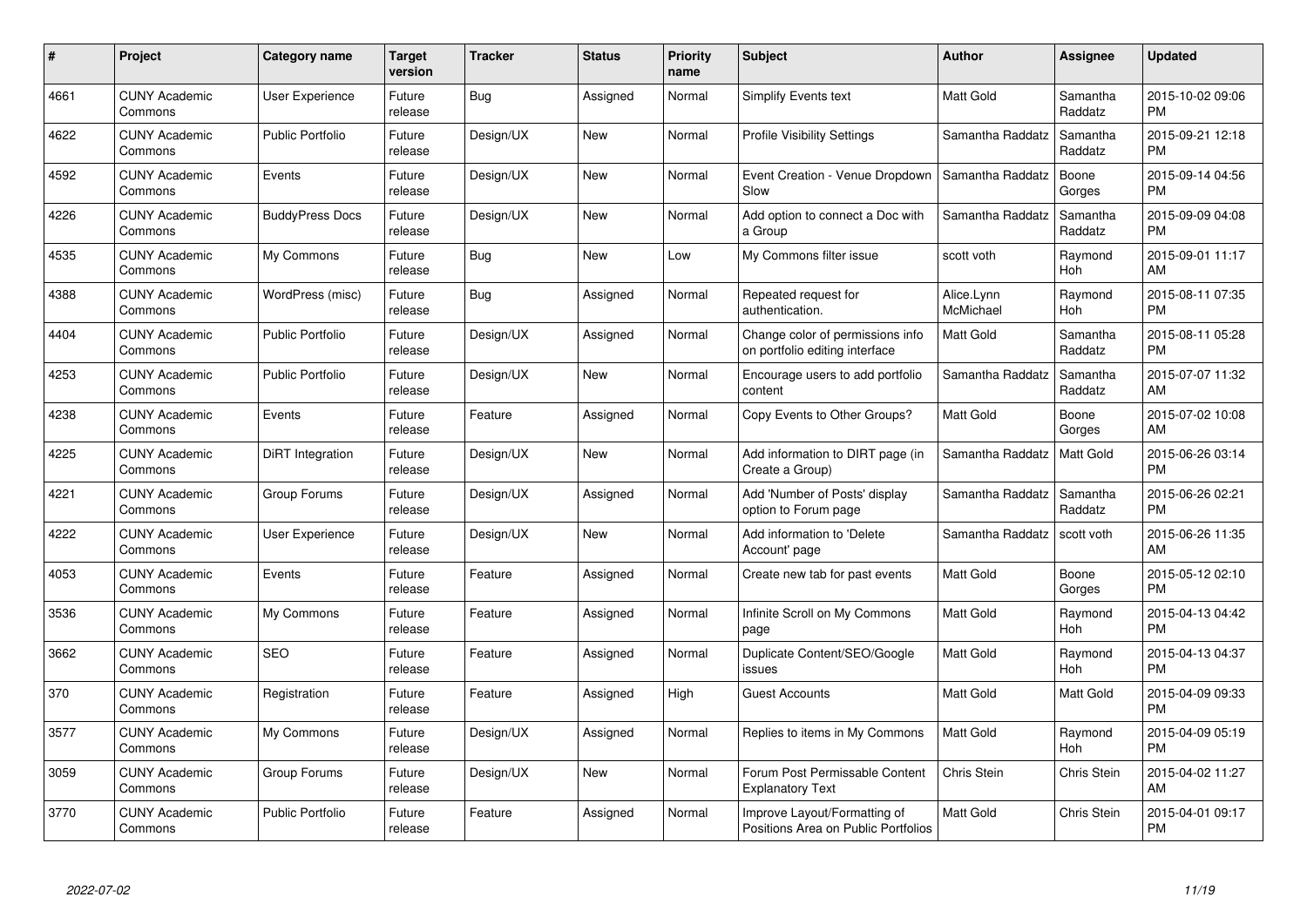| #    | Project                         | <b>Category name</b>     | <b>Target</b><br>version | <b>Tracker</b> | <b>Status</b> | Priority<br>name | <b>Subject</b>                                                                 | <b>Author</b>       | <b>Assignee</b>     | <b>Updated</b>                |
|------|---------------------------------|--------------------------|--------------------------|----------------|---------------|------------------|--------------------------------------------------------------------------------|---------------------|---------------------|-------------------------------|
| 3308 | <b>CUNY Academic</b><br>Commons | Group Invitations        | Future<br>release        | Feature        | Assigned      | Normal           | Allow members to rescind group<br>invitations                                  | <b>Matt Gold</b>    | Boone<br>Gorges     | 2015-04-01 08:53<br>PM.       |
| 3759 | <b>CUNY Academic</b><br>Commons | WordPress (misc)         | Future<br>release        | Feature        | Assigned      | Normal           | Review Interface for Adding Users<br>to Blogs                                  | <b>Matt Gold</b>    | Boone<br>Gorges     | 2015-03-24 05:52<br><b>PM</b> |
| 3042 | <b>CUNY Academic</b><br>Commons | <b>Public Portfolio</b>  | Future<br>release        | Feature        | Assigned      | Normal           | Browsing member interests                                                      | Matt Gold           | Boone<br>Gorges     | 2015-03-21 09:04<br><b>PM</b> |
| 2754 | <b>CUNY Academic</b><br>Commons | Design                   | Future<br>release        | Feature        | Assigned      | Normal           | Determine strategy for CAC logo<br>handling in top header                      | Micki Kaufman       | Chris Stein         | 2015-01-05 08:53<br><b>PM</b> |
| 2832 | <b>CUNY Academic</b><br>Commons | Public Portfolio         | Future<br>release        | Feature        | Assigned      | Normal           | Improve interface for (not)<br>auto-linking profile fields                     | Boone Gorges        | Chris Stein         | 2015-01-05 08:52<br><b>PM</b> |
| 2753 | <b>CUNY Academic</b><br>Commons | <b>Public Portfolio</b>  | Future<br>release        | Feature        | New           | Normal           | Create actual actual tagification in<br>academic interests and other<br>fields | Micki Kaufman       | Boone<br>Gorges     | 2015-01-05 08:52<br>PM.       |
| 364  | <b>CUNY Academic</b><br>Commons | <b>WordPress Plugins</b> | Future<br>release        | Feature        | New           | Normal           | <b>Bulletin Board</b>                                                          | Matt Gold           |                     | 2015-01-05 08:50<br><b>PM</b> |
| 1562 | <b>CUNY Academic</b><br>Commons | <b>WordPress Plugins</b> | Future<br>release        | Feature        | Assigned      | Low              | Play with NYT Collaborative<br>Authoring Tool                                  | Matt Gold           | Boone<br>Gorges     | 2015-01-05 08:47<br><b>PM</b> |
| 658  | <b>CUNY Academic</b><br>Commons | <b>WordPress Plugins</b> | Future<br>release        | Feature        | Assigned      | Normal           | Rebulid Sitewide Tag Suggestion                                                | <b>Matt Gold</b>    | Boone<br>Gorges     | 2015-01-05 08:47<br>PM.       |
| 412  | <b>CUNY Academic</b><br>Commons | <b>WordPress Themes</b>  | Future<br>release        | Feature        | Assigned      | Normal           | <b>Featured Themes</b>                                                         | Matt Gold           | Dominic<br>Giglio   | 2015-01-05 08:44<br><b>PM</b> |
| 2167 | <b>CUNY Academic</b><br>Commons | WordPress (misc)         | Future<br>release        | Bug            | Assigned      | Normal           | <b>CAC-Livestream Plugin Issues</b>                                            | Michael Smith       | Dominic<br>Giglio   | 2015-01-02 03:06<br><b>PM</b> |
| 3691 | <b>CUNY Academic</b><br>Commons | <b>WordPress Plugins</b> | Future<br>release        | Bug            | New           | Normal           | <b>WPMU Domain Mapping</b><br>Debugging on cdev                                | Raymond Hoh         | Matt Gold           | 2014-12-12 09:04<br>AM        |
| 3475 | <b>CUNY Academic</b><br>Commons | Events                   | Future<br>release        | Feature        | Assigned      | Normal           | Request to add plugin to<br>streamline room<br>booking/appointment booking     | Naomi Barrettara    | Boone<br>Gorges     | 2014-12-01 05:14<br><b>PM</b> |
| 3492 | <b>CUNY Academic</b><br>Commons | <b>WordPress Themes</b>  | Future<br>release        | Support        | Assigned      | Normal           | Add CBOX theme to the<br>Commons                                               | scott voth          | Raymond<br>Hoh      | 2014-10-08 05:55<br><b>PM</b> |
| 3193 | <b>CUNY Academic</b><br>Commons | Group Forums             | Future<br>release        | Feature        | Assigned      | Normal           | bbPress 2.x dynamic roles and<br><b>RBE</b>                                    | Boone Gorges        | Boone<br>Gorges     | 2014-09-30 01:30<br>PM.       |
| 3458 | <b>CUNY Academic</b><br>Commons | Groups (misc)            | Future<br>release        | Feature        | Assigned      | Normal           | Filter Members of Group by<br>Campus                                           | Michael Smith       | Samantha<br>Raddatz | 2014-09-26 08:32<br>PM        |
| 3330 | <b>CUNY Academic</b><br>Commons | My Commons               | Future<br>release        | Feature        | Assigned      | Normal           | "Commons Information" tool                                                     | <b>Boone Gorges</b> | Chris Stein         | 2014-09-22 08:46<br><b>PM</b> |
| 2223 | <b>CUNY Academic</b><br>Commons | <b>WordPress Plugins</b> | Future<br>release        | Feature        | Assigned      | Low              | Add Participad to the CUNY<br><b>Academic Commons</b>                          | Matt Gold           | Boone<br>Gorges     | 2014-09-17 10:03<br><b>PM</b> |
| 3354 | <b>CUNY Academic</b><br>Commons | <b>Group Files</b>       | Future<br>release        | Feature        | Assigned      | Low              | Allow Group Download of Multiple<br>Selected Files                             | Matt Gold           | Chris Stein         | 2014-08-01 08:50<br>AM        |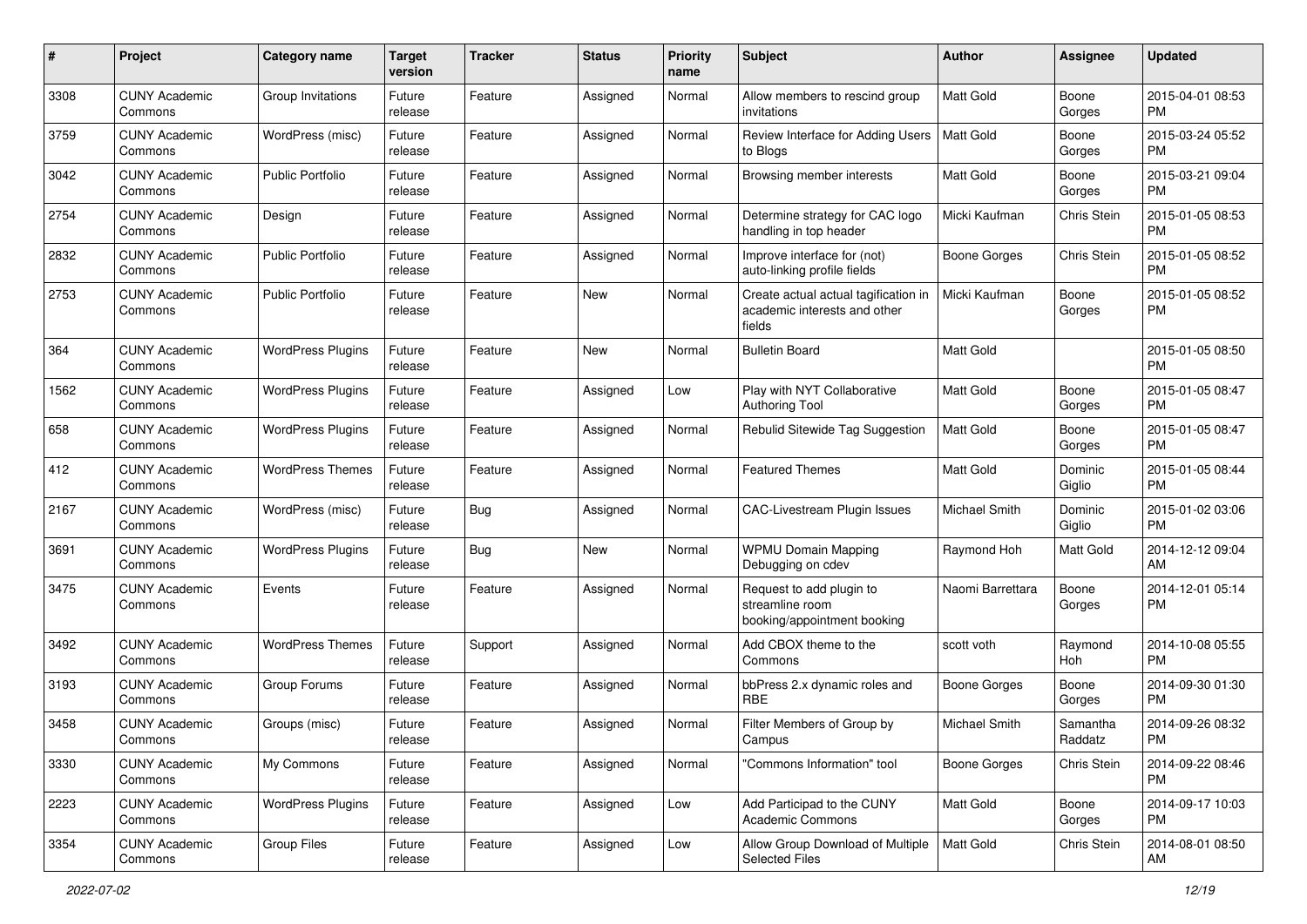| #             | Project                         | <b>Category name</b>     | <b>Target</b><br>version | <b>Tracker</b> | <b>Status</b>        | Priority<br>name | <b>Subject</b>                                                        | Author           | <b>Assignee</b>   | <b>Updated</b>                |
|---------------|---------------------------------|--------------------------|--------------------------|----------------|----------------------|------------------|-----------------------------------------------------------------------|------------------|-------------------|-------------------------------|
| 3220          | <b>CUNY Academic</b><br>Commons | <b>Public Portfolio</b>  | Future<br>release        | Feature        | Assigned             | Normal           | Add indent/outdent option to<br>Formatting Buttons on Profile<br>Page | <b>Matt Gold</b> | Boone<br>Gorges   | 2014-05-21 10:39<br><b>PM</b> |
| 1888          | <b>CUNY Academic</b><br>Commons | Home Page                | Future<br>release        | Feature        | Assigned             | Normal           | Refactor BP MPO Activity Filter to<br>support proper pagination       | Sarah Morgano    | Boone<br>Gorges   | 2014-05-01 07:11<br><b>PM</b> |
| 860           | <b>CUNY Academic</b><br>Commons | Design                   | Future<br>release        | Design/UX      | Assigned             | Normal           | <b>Standardize Button Treatment</b><br>Across the Commons             | Chris Stein      | Chris Stein       | 2014-05-01 09:45<br>AM        |
| 1983          | <b>CUNY Academic</b><br>Commons | Home Page                | Future<br>release        | Feature        | Assigned             | Low              | Media Library integration with<br>Featured Content plugin             | Boone Gorges     | Dominic<br>Giglio | 2014-03-17 10:34<br>AM        |
| 3080          | <b>CUNY Academic</b><br>Commons | <b>Group Files</b>       | Future<br>release        | Feature        | Assigned             | Low              | Create a system to keep track of<br>file changes                      | Matt Gold        | Boone<br>Gorges   | 2014-02-26 10:04<br><b>PM</b> |
| 3048          | <b>CUNY Academic</b><br>Commons | <b>Public Portfolio</b>  | Future<br>release        | Feature        | New                  | Low              | Images for rich text profile fields                                   | Boone Gorges     | Boone<br>Gorges   | 2014-02-19 12:56<br><b>PM</b> |
| $ 940\rangle$ | <b>CUNY Academic</b><br>Commons | Redmine                  | Future<br>release        | Feature        | Assigned             | Low              | Communication with users after<br>releases                            | <b>Matt Gold</b> | Dominic<br>Giglio | 2012-09-09 04:36<br><b>PM</b> |
| 1508          | <b>CUNY Academic</b><br>Commons | WordPress (misc)         | Future<br>release        | Feature        | Assigned             | Normal           | Share login cookies across<br>mapped domains                          | Boone Gorges     | Boone<br>Gorges   | 2012-07-02 12:12<br><b>PM</b> |
| 599           | <b>CUNY Academic</b><br>Commons | <b>BuddyPress</b> (misc) | Future<br>release        | Feature        | Assigned             | Normal           | Consider adding rating plugins for<br><b>BuddyPress/BBPress</b>       | <b>Matt Gold</b> | Boone<br>Gorges   | 2011-08-22 06:50<br><b>PM</b> |
| 585           | <b>CUNY Academic</b><br>Commons | Group Forums             | Future<br>release        | Feature        | Assigned             | Normal           | Merge Forum Topics                                                    | Sarah Morgano    | Boone<br>Gorges   | 2011-07-06 04:11<br><b>PM</b> |
| 635           | <b>CUNY Academic</b><br>Commons | BuddyPress (misc)        | Future<br>release        | Feature        | Assigned             | Normal           | Big Blue Button -<br>Videoconferencing in Groups and<br><b>Blogs</b>  | Matt Gold        | Boone<br>Gorges   | 2011-03-14 03:24<br><b>PM</b> |
| 500           | <b>CUNY Academic</b><br>Commons | BuddyPress (misc)        | Future<br>release        | Feature        | Assigned             | Normal           | Export Group Data                                                     | Matt Gold        | Boone<br>Gorges   | 2010-12-19 12:09<br><b>PM</b> |
| 435           | <b>CUNY Academic</b><br>Commons | BuddyPress (misc)        | Future<br>release        | Feature        | Assigned             | Normal           | Include Avatar Images in Forum<br><b>Post Notification Emails</b>     | <b>Matt Gold</b> | Boone<br>Gorges   | 2010-12-08 12:40<br><b>PM</b> |
| 377           | <b>CUNY Academic</b><br>Commons | BuddyPress (misc)        | Future<br>release        | Feature        | Assigned             | Normal           | Like buttons                                                          | Matt Gold        | Boone<br>Gorges   | 2010-11-16 05:13<br><b>PM</b> |
| 58            | <b>CUNY Academic</b><br>Commons | BuddyPress (misc)        | Future<br>release        | Feature        | Assigned             | Low              | Make member search sortable by<br>last name                           | Roberta Brody    | Boone<br>Gorges   | 2010-08-26 02:38<br><b>PM</b> |
| 15210         | <b>CUNY Academic</b><br>Commons | Analytics                | Not tracked              | Design/UX      | New                  | Normal           | Google Analytics improvements                                         | Colin McDonald   | Boone<br>Gorges   | 2022-05-24 10:47<br>AM        |
| 15923         | <b>CUNY Academic</b><br>Commons |                          | Not tracked              | Feature        | Reporter<br>Feedback | Normal           | <b>Bellows Plugin Adjustments</b>                                     | Laurie Hurson    |                   | 2022-04-20 10:10<br>AM        |
| 15816         | <b>CUNY Academic</b><br>Commons |                          | Not tracked              | Support        | New                  | Normal           | slow loading at SPS                                                   | Marilyn Weber    |                   | 2022-04-05 01:26<br><b>PM</b> |
| 15176         | <b>CUNY Academic</b><br>Commons |                          | Not tracked              | Support        | Reporter<br>Feedback | Normal           | Archiving Q Writing & Old<br>Wordpress Sites on the Commons           | Laurie Hurson    |                   | 2022-02-08 10:28<br>AM        |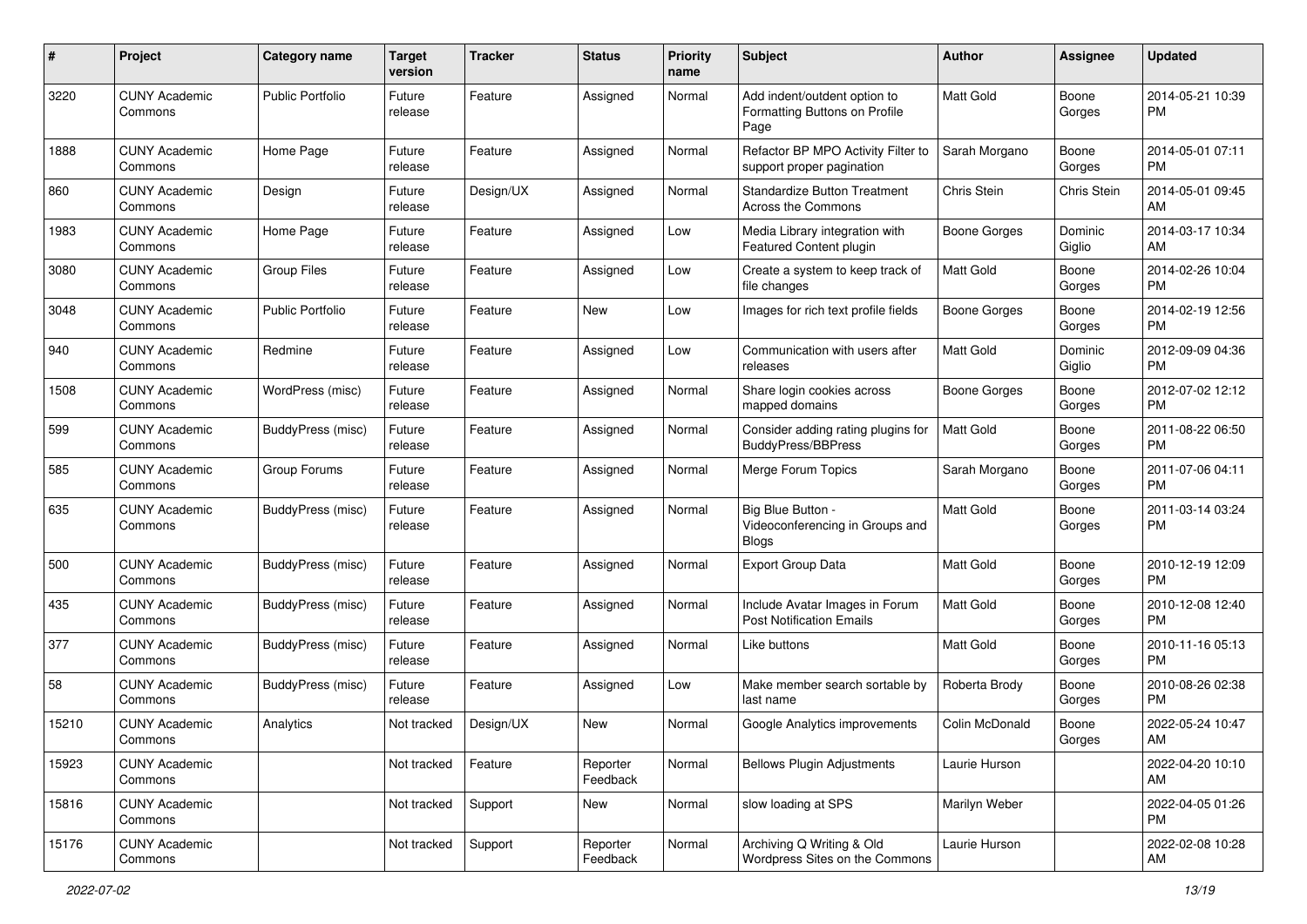| #     | Project                         | <b>Category name</b>    | <b>Target</b><br>version | <b>Tracker</b> | <b>Status</b>        | <b>Priority</b><br>name | <b>Subject</b>                                                | <b>Author</b>           | <b>Assignee</b> | <b>Updated</b>                |
|-------|---------------------------------|-------------------------|--------------------------|----------------|----------------------|-------------------------|---------------------------------------------------------------|-------------------------|-----------------|-------------------------------|
| 15242 | <b>CUNY Academic</b><br>Commons | Performance             | Not tracked              | <b>Bug</b>     | Reporter<br>Feedback | Normal                  | Slugist site                                                  | Raffi<br>Khatchadourian | Boone<br>Gorges | 2022-02-07 11:14<br>AM        |
| 14504 | <b>CUNY Academic</b><br>Commons |                         | Not tracked              | Publicity      | Reporter<br>Feedback | Normal                  | Adding showcases to home page<br>menu                         | Laurie Hurson           | Boone<br>Gorges | 2022-01-19 03:26<br><b>PM</b> |
| 14994 | <b>CUNY Academic</b><br>Commons | cdev.gc.cuny.edu        | Not tracked              | Support        | In Progress          | Normal                  | Clear Cache on CDEV                                           | scott voth              | Raymond<br>Hoh  | 2021-12-07 03:51<br><b>PM</b> |
| 14983 | <b>CUNY Academic</b><br>Commons | WordPress (misc)        | Not tracked              | Support        | Reporter<br>Feedback | Normal                  | "Read More" tag not working                                   | Rebecca Krisel          | Raymond<br>Hoh  | 2021-11-23 01:17<br><b>PM</b> |
| 14911 | <b>CUNY Academic</b><br>Commons | <b>WordPress Themes</b> | Not tracked              | Support        | <b>New</b>           | Normal                  | Twentytwentyone theme                                         | Marilyn Weber           |                 | 2021-10-28 10:37<br>AM        |
| 14900 | <b>CUNY Academic</b><br>Commons |                         | Not tracked              | Support        | Reporter<br>Feedback | Normal                  | previous theme?                                               | Marilyn Weber           |                 | 2021-10-25 10:31<br>AM        |
| 14842 | <b>CUNY Academic</b><br>Commons |                         | Not tracked              | Support        | Reporter<br>Feedback | Normal                  | Question about widgets and block<br>editor                    | Gina Cherry             |                 | 2021-10-06 03:01<br><b>PM</b> |
| 14629 | <b>CUNY Academic</b><br>Commons |                         | Not tracked              | Bug            | Reporter<br>Feedback | Normal                  | Possible Post Order Bug?                                      | <b>Syelle Graves</b>    |                 | 2021-09-14 10:47<br>AM        |
| 14538 | <b>CUNY Academic</b><br>Commons |                         | Not tracked              | Support        | Reporter<br>Feedback | Normal                  | <b>Weebly To Commons</b>                                      | Laurie Hurson           |                 | 2021-09-14 10:47<br>AM        |
| 14475 | <b>CUNY Academic</b><br>Commons |                         | Not tracked              | Publicity      | New                  | Normal                  | OER Showcase Page                                             | Laurie Hurson           | Laurie Hurson   | 2021-09-14 10:46<br>AM        |
| 14394 | <b>CUNY Academic</b><br>Commons |                         | Not tracked              | Feature        | New                  | Normal                  | Commons News Site - redesign                                  | scott voth              | scott voth      | 2021-09-14 10:46<br>AM        |
| 13949 | <b>CUNY Academic</b><br>Commons |                         | Not tracked              | Bug            | New                  | Normal                  | Continued debugging of runaway<br>MySQL connections           | <b>Matt Gold</b>        | Boone<br>Gorges | 2021-09-14 10:42<br>AM        |
| 14483 | <b>CUNY Academic</b><br>Commons | WordPress - Media       | Not tracked              | <b>Bug</b>     | Reporter<br>Feedback | Normal                  | Wordpress PDF Embed Stopped<br>Working after JITP Media Clone | Patrick DeDauw          | Boone<br>Gorges | 2021-05-20 01:51<br><b>PM</b> |
| 14398 | <b>CUNY Academic</b><br>Commons |                         | Not tracked              | Support        | Reporter<br>Feedback | Normal                  | Events plug-in notification problem                           | <b>Marilyn Weber</b>    |                 | 2021-05-11 11:21<br>AM        |
| 14074 | <b>CUNY Academic</b><br>Commons | WordPress (misc)        | Not tracked              | Support        | Reporter<br>Feedback | Normal                  | page password protection problem                              | Marilyn Weber           |                 | 2021-03-02 11:03<br>AM        |
| 13912 | <b>CUNY Academic</b><br>Commons |                         | Not tracked              | Feature        | Hold                 | Low                     | posting "missed schedule"                                     | Marilyn Weber           |                 | 2021-02-23 10:46<br>AM        |
| 13975 | <b>CUNY Academic</b><br>Commons | Social Paper            | Not tracked              | Support        | Reporter<br>Feedback | Normal                  | can't approve comments on Social<br>Paper paper               | Marilyn Weber           |                 | 2021-02-12 09:33<br>AM        |
| 13430 | <b>CUNY Academic</b><br>Commons | Reply By Email          | Not tracked              | Bug            | New                  | Normal                  | Delay in RBE                                                  | Luke Waltzer            | Raymond<br>Hoh  | 2020-10-13 11:16<br>AM        |
| 13328 | <b>CUNY Academic</b><br>Commons | Group Forums            | Not tracked              | <b>Bug</b>     | Reporter<br>Feedback | Normal                  | cross-posting in two related<br>groups                        | Marilyn Weber           | Raymond<br>Hoh  | 2020-09-15 10:39<br><b>PM</b> |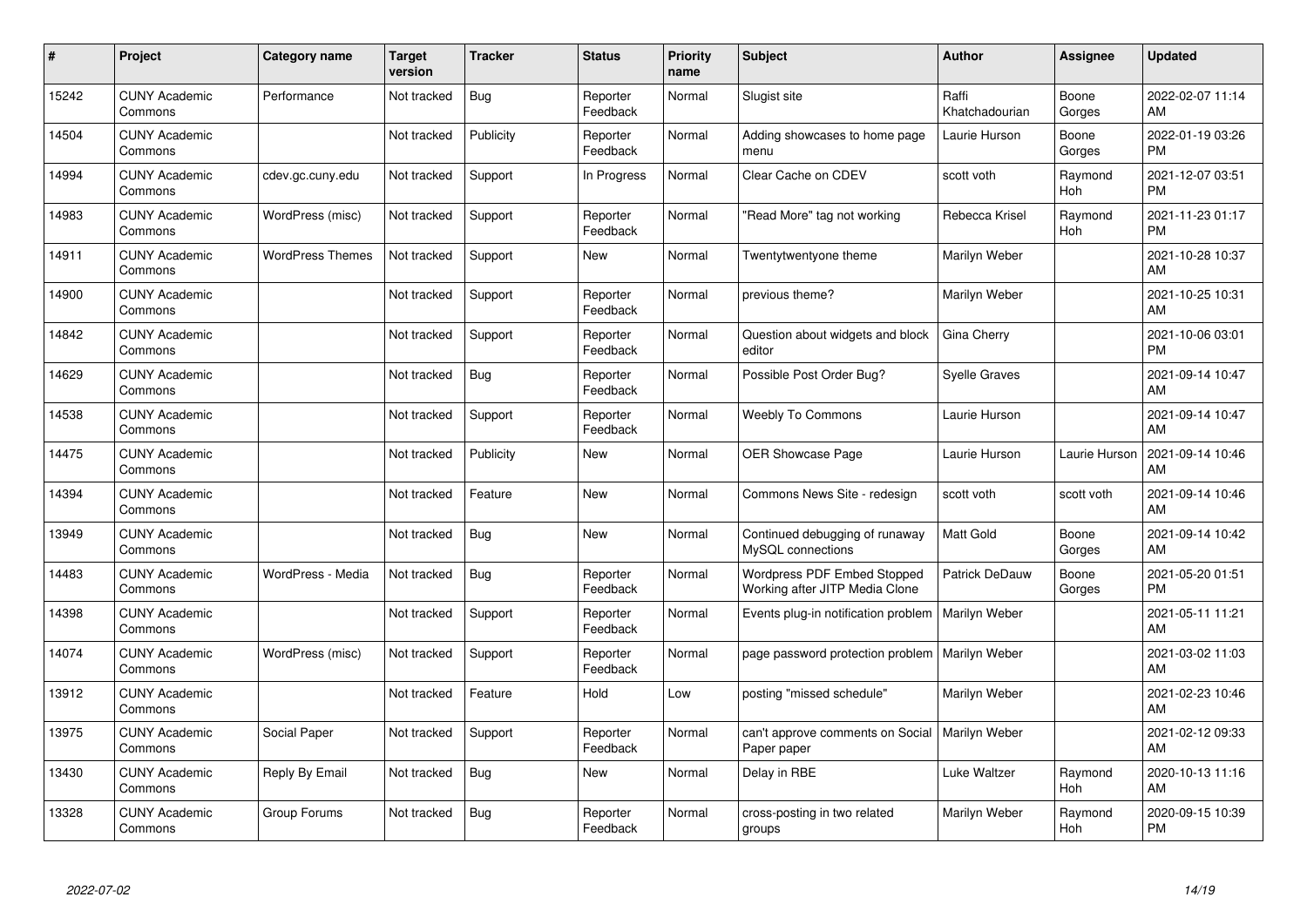| #     | <b>Project</b>                  | <b>Category name</b>     | <b>Target</b><br>version | <b>Tracker</b> | <b>Status</b>        | <b>Priority</b><br>name | <b>Subject</b>                                                                                | <b>Author</b>       | Assignee           | <b>Updated</b>                |
|-------|---------------------------------|--------------------------|--------------------------|----------------|----------------------|-------------------------|-----------------------------------------------------------------------------------------------|---------------------|--------------------|-------------------------------|
| 13286 | <b>CUNY Academic</b><br>Commons |                          | Not tracked              | Support        | New                  | Normal                  | problem connecting with<br><b>WordPress app</b>                                               | Marilyn Weber       | Raymond<br>Hoh     | 2020-09-08 11:16<br>AM        |
| 13255 | <b>CUNY Academic</b><br>Commons |                          | Not tracked              | Support        | Reporter<br>Feedback | Normal                  | Accessibility problems                                                                        | Marilyn Weber       |                    | 2020-09-01 05:48<br>PM.       |
| 12436 | <b>CUNY Academic</b><br>Commons |                          | Not tracked              | Bug            | Assigned             | Normal                  | Nightly system downtime                                                                       | Boone Gorges        |                    | 2020-08-01 09:30<br>AM        |
| 13034 | <b>CUNY Academic</b><br>Commons |                          | Not tracked              | Support        | Reporter<br>Feedback | Normal                  | a site is asking people to join the<br>Commons to get a download                              | Marilyn Weber       |                    | 2020-07-12 07:23<br><b>AM</b> |
| 12911 | <b>CUNY Academic</b><br>Commons |                          | Not tracked              | Feature        | New                  | Normal                  | Block access to xmlrpc.php based<br>on User-Agent                                             | <b>Boone Gorges</b> | Boone<br>Gorges    | 2020-06-09 05:12<br>PM.       |
| 12741 | <b>CUNY Academic</b><br>Commons | <b>WordPress Plugins</b> | Not tracked              | Support        | Reporter<br>Feedback | Normal                  | Tableau Public Viz Block                                                                      | Marilyn Weber       | Raymond<br>Hoh     | 2020-05-12 11:00<br>AM        |
| 12484 | <b>CUNY Academic</b><br>Commons |                          | Not tracked              | Support        | Reporter<br>Feedback | Normal                  | Sign up Code for COIL Course<br>starting in March                                             | Laurie Hurson       | Matt Gold          | 2020-03-02 02:26<br><b>PM</b> |
| 12438 | <b>CUNY Academic</b><br>Commons | Courses                  | Not tracked              | Bug            | <b>New</b>           | Normal                  | Site appearing twice                                                                          | Laurie Hurson       | Boone<br>Gorges    | 2020-02-18 01:34<br>PM        |
| 12392 | <b>CUNY Academic</b><br>Commons | Help/Codex               | Not tracked              | Documentation  | New                  | Normal                  | <b>Updates to Common Commons</b><br>Questions on Help Page                                    | scott voth          | Margaret<br>Galvan | 2020-02-11 10:53<br>AM        |
| 12382 | <b>CUNY Academic</b><br>Commons | Membership               | Not tracked              | Support        | New                  | Normal                  | Email request change                                                                          | Marilyn Weber       | Marilyn<br>Weber   | 2020-02-06 12:56<br><b>PM</b> |
| 12360 | <b>CUNY Academic</b><br>Commons | <b>WordPress Themes</b>  | Not tracked              | Bug            | Reporter<br>Feedback | Normal                  | site just says "DANTE We are<br>currently in maintenance mode,<br>please check back shortly." | Marilyn Weber       |                    | 2020-02-04 12:13<br><b>PM</b> |
| 12352 | <b>CUNY Academic</b><br>Commons |                          | Not tracked              | Support        | New                  | Normal                  | "posts list" page builder block<br>option                                                     | Marilyn Weber       |                    | 2020-02-03 01:29<br><b>PM</b> |
| 12350 | <b>CUNY Academic</b><br>Commons | Blogs (BuddyPress)       | Not tracked              | Support        | Reporter<br>Feedback | Normal                  | URL creation problem                                                                          | Marilyn Weber       |                    | 2020-02-03 11:27<br>AM        |
| 12328 | <b>CUNY Academic</b><br>Commons |                          | Not tracked              | Support        | <b>New</b>           | Normal                  | Sign up Code for Non-CUNY<br>Faculty                                                          | Laurie Hurson       |                    | 2020-01-28 10:25<br>AM        |
| 12247 | <b>CUNY Academic</b><br>Commons | Publicity                | Not tracked              | Support        | New                  | Normal                  | <b>Screenshot of First Commons</b><br>Homepage                                                | scott voth          | scott voth         | 2020-01-14 12:08<br><b>PM</b> |
| 12198 | <b>CUNY Academic</b><br>Commons |                          | Not tracked              | <b>Bug</b>     | Reporter<br>Feedback | Normal                  | Duplicate listing in My Sites                                                                 | Tom Harbison        |                    | 2019-12-09 05:50<br><b>PM</b> |
| 12004 | <b>CUNY Academic</b><br>Commons |                          | Not tracked              | Support        | Reporter<br>Feedback | Normal                  | Notifications for spam blog<br>comments                                                       | Gina Cherry         | Raymond<br>Hoh     | 2019-11-01 12:05<br><b>PM</b> |
| 11519 | <b>CUNY Academic</b><br>Commons |                          | Not tracked              | Support        | Assigned             | Normal                  | comment option not appearing                                                                  | Marilyn Weber       |                    | 2019-09-24 10:28<br>AM        |
| 11517 | <b>CUNY Academic</b><br>Commons |                          | Not tracked              | Feature        | Assigned             | Normal                  | wp-accessibility plugin should not<br>strip 'target="_blank"' by default                      | <b>Boone Gorges</b> | Laurie Hurson      | 2019-09-24 09:57<br>AM        |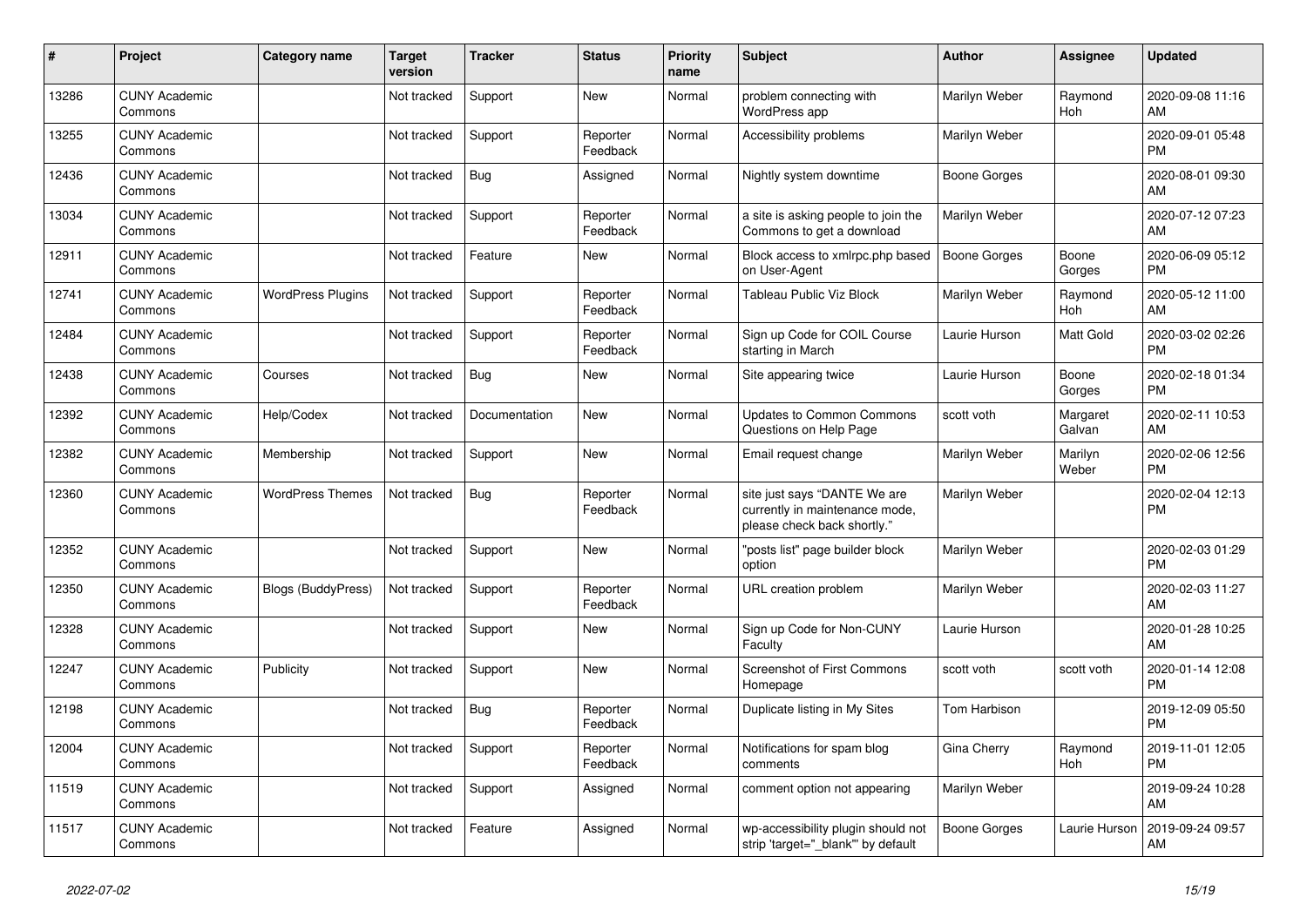| #     | Project                         | <b>Category name</b>     | <b>Target</b><br>version | <b>Tracker</b> | <b>Status</b>        | <b>Priority</b><br>name | <b>Subject</b>                                                                       | <b>Author</b>   | <b>Assignee</b>    | <b>Updated</b>                |
|-------|---------------------------------|--------------------------|--------------------------|----------------|----------------------|-------------------------|--------------------------------------------------------------------------------------|-----------------|--------------------|-------------------------------|
| 11883 | <b>CUNY Academic</b><br>Commons | Help/Codex               | Not tracked              | Support        | New                  | Normal                  | Need Embedding Help Page<br>Update (Tableau)                                         | Anthony Wheeler | scott voth         | 2019-09-24 08:49<br>AM        |
| 11848 | <b>CUNY Academic</b><br>Commons |                          | Not tracked              | Support        | Hold                 | Normal                  | a Dean of Faculty wants to share<br>a large file                                     | Marilyn Weber   |                    | 2019-09-24 08:44<br>AM        |
| 8666  | <b>CUNY Academic</b><br>Commons | Teaching                 | Not tracked              | Documentation  | Assigned             | Normal                  | Create Teaching on the Commons<br>Resource Page                                      | Matt Gold       | Laurie Hurson      | 2019-09-23 03:16<br><b>PM</b> |
| 11545 | <b>CUNY Academic</b><br>Commons | <b>WordPress Plugins</b> | Not tracked              | Support        | New                  | Normal                  | Twitter searches in WordPress                                                        | Gina Cherry     | <b>Matt Gold</b>   | 2019-09-23 01:03<br><b>PM</b> |
| 11879 | <b>CUNY Academic</b><br>Commons |                          | Not tracked              | Bug            | New                  | Normal                  | Hypothesis comments appearing<br>on multiple, different pdfs across<br>blogs         | Laurie Hurson   | Laurie Hurson      | 2019-09-19 02:39<br><b>PM</b> |
| 10273 | <b>CUNY Academic</b><br>Commons | Registration             | Not tracked              | Support        | Reporter<br>Feedback | Normal                  | users combining CF and campus<br>address                                             | Marilyn Weber   |                    | 2019-09-18 10:58<br>AM        |
| 10678 | <b>CUNY Academic</b><br>Commons |                          | Not tracked              | Bug            | Reporter<br>Feedback | High                    | Newsletter Plugin Not Sending<br><b>Out Newsletters</b>                              | Mark Webb       | Boone<br>Gorges    | 2019-09-16 09:38<br><b>PM</b> |
| 11787 | <b>CUNY Academic</b><br>Commons |                          | Not tracked              | Support        | Reporter<br>Feedback | Normal                  | automated comments notifications<br>on ZenDesk                                       | Marilyn Weber   |                    | 2019-08-26 06:18<br><b>PM</b> |
| 11771 | <b>CUNY Academic</b><br>Commons |                          | Not tracked              | Support        | Reporter<br>Feedback | Normal                  | post displays in sections                                                            | Marilyn Weber   |                    | 2019-08-20 10:34<br>AM        |
| 11493 | <b>CUNY Academic</b><br>Commons | Domain Mapping           | Not tracked              | Support        | Reporter<br>Feedback | Normal                  | Domain Mapping Request - Talia<br>Schaffer                                           | scott voth      | Matt Gold          | 2019-08-06 08:39<br>AM        |
| 11624 | <b>CUNY Academic</b><br>Commons | WordPress (misc)         | Not tracked              | Support        | New                  | Normal                  | Change pages into posts or swap<br>database for a Commons site?                      | Stephen Klein   | Raymond<br>Hoh     | 2019-07-09 11:04<br>AM        |
| 11556 | <b>CUNY Academic</b><br>Commons | Courses                  | Not tracked              | Bug            | Reporter<br>Feedback | Normal                  | Instructor name given in course<br>listing                                           | Tom Harbison    |                    | 2019-06-25 04:12<br><b>PM</b> |
| 11509 | <b>CUNY Academic</b><br>Commons |                          | Not tracked              | Support        | Reporter<br>Feedback | Normal                  | deleted Page causing a Menu<br>problem?                                              | Marilyn Weber   |                    | 2019-06-04 09:54<br>AM        |
| 11415 | <b>CUNY Academic</b><br>Commons | <b>WordPress Plugins</b> | Not tracked              | Bug            | Reporter<br>Feedback | Normal                  | Blog Subscriptions in Jetpack                                                        | Laurie Hurson   |                    | 2019-05-14 10:34<br>AM        |
| 11393 | <b>CUNY Academic</b><br>Commons |                          | Not tracked              | Publicity      | New                  | Normal                  | After 1.15 release, ceate a hero<br>slide and post about adding a site<br>to a group | scott voth      | Patrick<br>Sweeney | 2019-05-14 10:32<br>AM        |
| 11386 | <b>CUNY Academic</b><br>Commons | WordPress - Media        | Not tracked              | Support        | Reporter<br>Feedback | Normal                  | disappearing images                                                                  | scott voth      | Boone<br>Gorges    | 2019-05-14 10:32<br>AM        |
| 11449 | <b>CUNY Academic</b><br>Commons | WordPress - Media        | Not tracked              | Support        | Reporter<br>Feedback | Normal                  | Cloning Media Library for JITP<br>from Staging to Production Site                    | Patrick DeDauw  | Boone<br>Gorges    | 2019-05-13 12:00<br><b>PM</b> |
| 11149 | <b>CUNY Academic</b><br>Commons |                          | Not tracked              | Support        | Reporter<br>Feedback | Normal                  | comments getting blocked                                                             | Marilyn Weber   | Raymond<br>Hoh     | 2019-03-26 11:40<br>AM        |
| 11120 | <b>CUNY Academic</b><br>Commons | <b>WordPress Plugins</b> | Not tracked              | Bug            | Reporter<br>Feedback | Normal                  | Events Manager Events Not<br>Showing Up                                              | Mark Webb       |                    | 2019-02-27 04:10<br><b>PM</b> |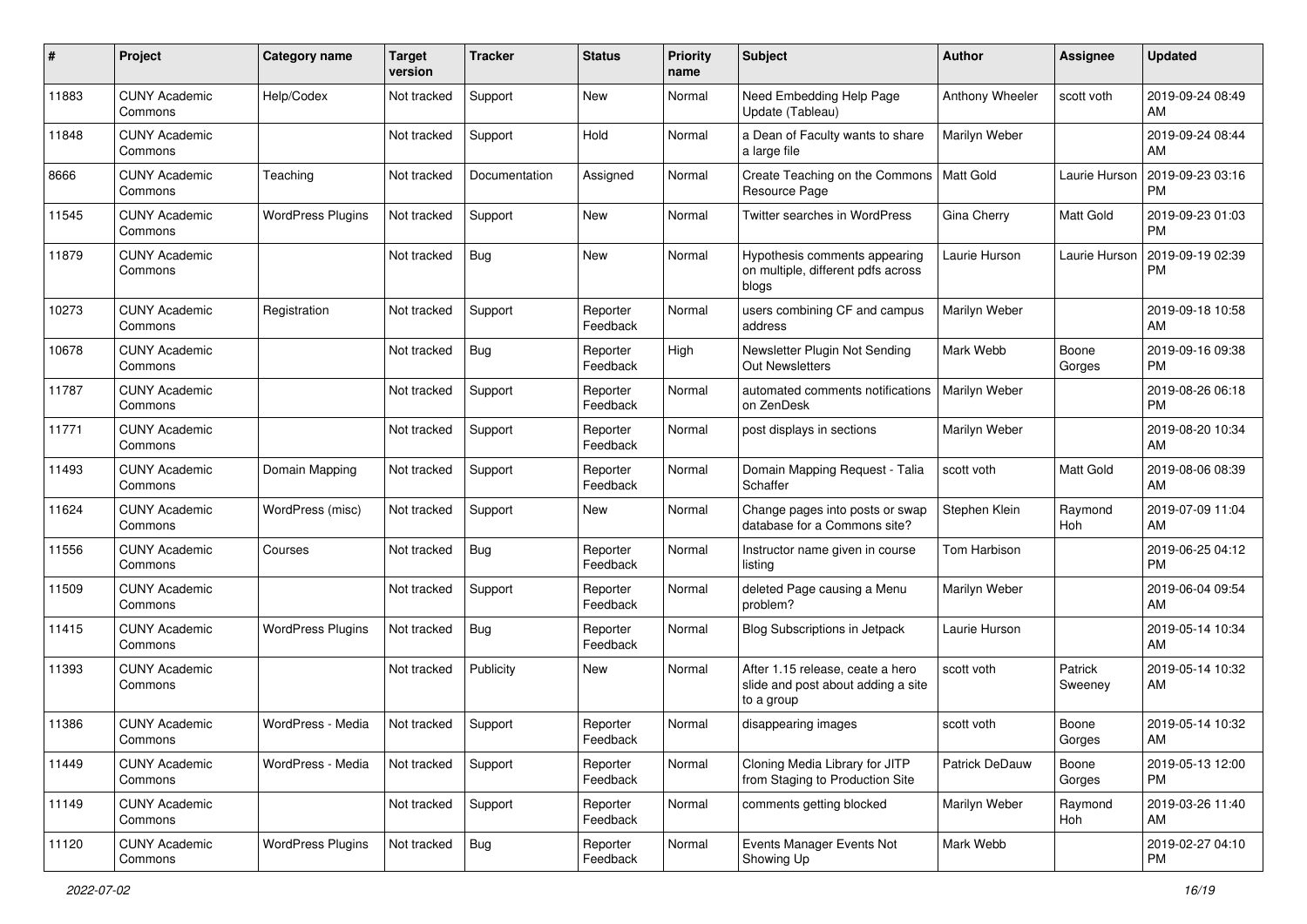| #     | <b>Project</b>                  | Category name              | <b>Target</b><br>version | <b>Tracker</b> | <b>Status</b>        | <b>Priority</b><br>name | <b>Subject</b>                                                                                                                               | <b>Author</b>           | Assignee         | <b>Updated</b>                |
|-------|---------------------------------|----------------------------|--------------------------|----------------|----------------------|-------------------------|----------------------------------------------------------------------------------------------------------------------------------------------|-------------------------|------------------|-------------------------------|
| 11077 | <b>CUNY Academic</b><br>Commons | Events                     | Not tracked              | Feature        | Reporter<br>Feedback | Normal                  | Show event category description<br>in event list view                                                                                        | Raffi<br>Khatchadourian |                  | 2019-02-12 10:38<br><b>PM</b> |
| 10982 | <b>CUNY Academic</b><br>Commons | Domain Mapping             | Not tracked              | Support        | Reporter<br>Feedback | Normal                  | <b>CNAME</b> question                                                                                                                        | scott voth              |                  | 2019-01-22 04:29<br><b>PM</b> |
| 10839 | <b>CUNY Academic</b><br>Commons | About page                 | Not tracked              | Support        | New                  | Normal                  | <b>Mission Statement Needs</b><br>Revision                                                                                                   | scott voth              | Matt Gold        | 2018-12-26 10:58<br>AM        |
| 10794 | <b>CUNY Academic</b><br>Commons | Performance                | Not tracked              | Bug            | <b>New</b>           | Normal                  | Memcached connection<br>occasionally breaks                                                                                                  | Boone Gorges            | Boone<br>Gorges  | 2018-12-06 03:30<br><b>PM</b> |
| 10769 | <b>CUNY Academic</b><br>Commons | <b>WordPress Themes</b>    | Not tracked              | <b>Bug</b>     | Reporter<br>Feedback | Normal                  | 2011 Theme Sidebar                                                                                                                           | Mark Webb               |                  | 2018-12-04 04:09<br><b>PM</b> |
| 10657 | <b>CUNY Academic</b><br>Commons |                            | Not tracked              | Support        | Reporter<br>Feedback | Normal                  | child theme problems                                                                                                                         | Marilyn Weber           |                  | 2018-11-08 01:19<br><b>PM</b> |
| 10262 | <b>CUNY Academic</b><br>Commons |                            | Not tracked              | Bug            | Reporter<br>Feedback | Normal                  | Newsletter Plugin: Broken Image<br>at Bottom of All Newsletters                                                                              | Mark Webb               | Raymond<br>Hoh   | 2018-08-30 05:17<br><b>PM</b> |
| 9979  | <b>CUNY Academic</b><br>Commons | <b>Email Notifications</b> | Not tracked              | <b>Bug</b>     | Reporter<br>Feedback | Normal                  | Reports of slow email activation<br>emails                                                                                                   | <b>Matt Gold</b>        | Boone<br>Gorges  | 2018-08-29 09:40<br><b>PM</b> |
| 10040 | <b>CUNY Academic</b><br>Commons | WordPress (misc)           | Not tracked              | <b>Bug</b>     | Reporter<br>Feedback | Normal                  | User doesn't see full list of themes                                                                                                         | <b>Matt Gold</b>        | Boone<br>Gorges  | 2018-07-25 10:12<br>AM        |
| 9941  | <b>CUNY Academic</b><br>Commons | Wiki                       | Not tracked              | Support        | Assigned             | Normal                  | Wiki functionality                                                                                                                           | <b>Matt Gold</b>        | Boone<br>Gorges  | 2018-06-26 10:57<br>AM        |
| 9515  | <b>CUNY Academic</b><br>Commons | <b>WordPress Plugins</b>   | Not tracked              | Bug            | Reporter<br>Feedback | Normal                  | Text to Speech plugin - "More<br>Slowly" checkbox not working                                                                                | scott voth              | Boone<br>Gorges  | 2018-06-13 02:26<br><b>PM</b> |
| 9908  | <b>CUNY Academic</b><br>Commons |                            | Not tracked              | Feature        | New                  | Normal                  | Is it possible to send email<br>updates to users (or an email<br>address not on the list) for only a<br>single page AFTER being<br>prompted? | <b>Michael Shields</b>  | scott voth       | 2018-06-11 01:34<br><b>PM</b> |
| 9729  | <b>CUNY Academic</b><br>Commons | <b>SEO</b>                 | Not tracked              | Support        | <b>New</b>           | Normal                  | 503 Errors showing on<br>newlaborforum.cuny.edu                                                                                              | Diane Krauthamer        | Raymond<br>Hoh   | 2018-05-22 04:48<br><b>PM</b> |
| 8607  | <b>CUNY Academic</b><br>Commons |                            | Not tracked              | Support        | <b>New</b>           | Normal                  | Paypal?                                                                                                                                      | Marilyn Weber           | Matt Gold        | 2018-05-15 01:37<br><b>PM</b> |
| 9643  | <b>CUNY Academic</b><br>Commons | Publicity                  | Not tracked              | Feature        | <b>New</b>           | Normal                  | Create a page on the Commons<br>for logos etc.                                                                                               | Stephen Real            | Stephen Real     | 2018-04-24 10:53<br>AM        |
| 9420  | <b>CUNY Academic</b><br>Commons | cuny.is                    | Not tracked              | Feature        | <b>New</b>           | Normal                  | Request for http://cuny.is/streams                                                                                                           | Raffi<br>Khatchadourian | Marilyn<br>Weber | 2018-04-02 10:08<br>AM        |
| 9346  | <b>CUNY Academic</b><br>Commons | WordPress (misc)           | Not tracked              | Bug            | New                  | Normal                  | Clone cetls.bmcc.cuny.edu for<br>development                                                                                                 | Owen Roberts            | Raymond<br>Hoh   | 2018-03-06 05:35<br><b>PM</b> |
| 8991  | <b>CUNY Academic</b><br>Commons | Reply By Email             | Not tracked              | Bug            | Hold                 | Normal                  | RBE duplicate email message<br>issue                                                                                                         | Matt Gold               | Raymond<br>Hoh   | 2018-02-18 08:53<br><b>PM</b> |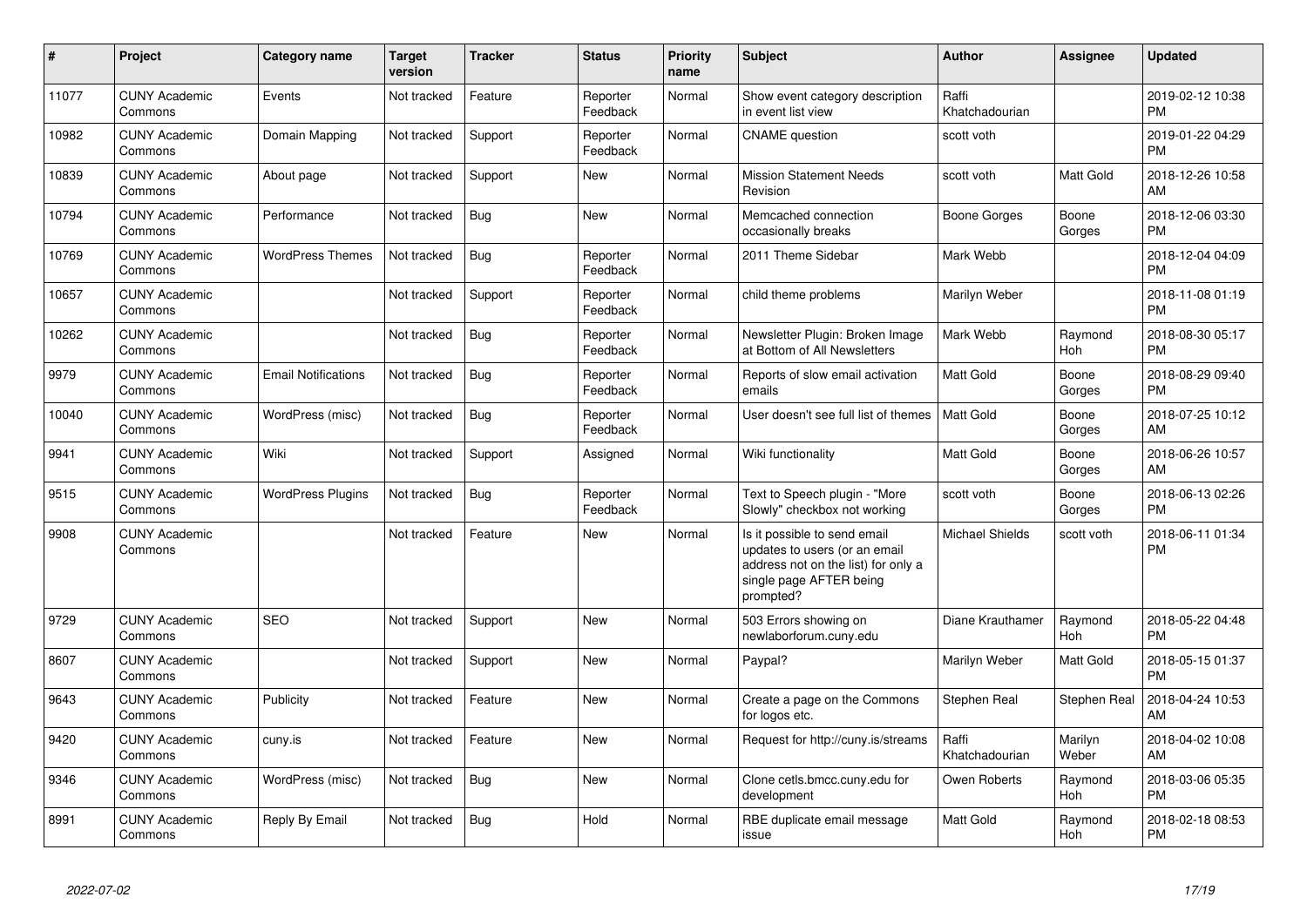| #    | Project                         | Category name    | <b>Target</b><br>version | <b>Tracker</b> | <b>Status</b>        | <b>Priority</b><br>name | <b>Subject</b>                                                                        | <b>Author</b>    | Assignee             | <b>Updated</b>                |
|------|---------------------------------|------------------|--------------------------|----------------|----------------------|-------------------------|---------------------------------------------------------------------------------------|------------------|----------------------|-------------------------------|
| 9060 | <b>CUNY Academic</b><br>Commons | Commons In A Box | Not tracked              | Bug            | Hold                 | Normal                  | Problems with CBox image library<br>/ upload                                          | Lisa Rhody       | Raymond<br>Hoh       | 2018-01-10 03:26<br><b>PM</b> |
| 9015 | <b>CUNY Academic</b><br>Commons | Groups (misc)    | Not tracked              | Outreach       | Assigned             | Normal                  | Email group admins the email<br>addresses of their groups                             | Matt Gold        | Matt Gold            | 2018-01-02 09:54<br>AM        |
| 8976 | <b>CUNY Academic</b><br>Commons | Reply By Email   | Not tracked              | Feature        | Assigned             | Normal                  | Package RBE new topics posting?                                                       | <b>Matt Gold</b> | Raymond<br>Hoh       | 2017-12-04 02:34<br><b>PM</b> |
| 3615 | <b>CUNY Academic</b><br>Commons | Redmine          | Not tracked              | Feature        | <b>New</b>           | Low                     | Create Redmine issues via email                                                       | Dominic Giglio   | Boone<br>Gorges      | 2017-11-16 11:36<br>AM        |
| 8898 | <b>CUNY Academic</b><br>Commons | Social Paper     | Not tracked              | Feature        | Assigned             | Normal                  | Usage data on docs and social<br>paper                                                | Matt Gold        | Matt Gold            | 2017-11-16 11:32<br>AM        |
| 8837 | <b>CUNY Academic</b><br>Commons |                  | Not tracked              | Feature        | Assigned             | Normal                  | Create a form to request info from<br>people requesting premium<br>themes and plugins | <b>Matt Gold</b> | Marilyn<br>Weber     | 2017-11-14 03:35<br><b>PM</b> |
| 8902 | <b>CUNY Academic</b><br>Commons | Design           | Not tracked              | Feature        | Assigned             | Normal                  | Report back on research on<br><b>BuddyPress themes</b>                                | Matt Gold        | <b>Michael Smith</b> | 2017-11-10 12:31<br><b>PM</b> |
| 8440 | <b>CUNY Academic</b><br>Commons | Onboarding       | Not tracked              | <b>Bug</b>     | New                  | Normal                  | Create Test Email Accounts for<br><b>Onboarding Project</b>                           | Stephen Real     | Stephen Real         | 2017-08-01 09:49<br><b>PM</b> |
| 7828 | <b>CUNY Academic</b><br>Commons |                  | Not tracked              | Feature        | Assigned             | Normal                  | Theme Assessment 2017                                                                 | Margaret Galvan  | Margaret<br>Galvan   | 2017-05-02 10:41<br><b>PM</b> |
| 7928 | <b>CUNY Academic</b><br>Commons | Group Forums     | Not tracked              | Bug            | New                  | Normal                  | Duplicate Forum post                                                                  | Luke Waltzer     | Raymond<br>Hoh       | 2017-04-11 09:27<br><b>PM</b> |
| 6995 | <b>CUNY Academic</b><br>Commons | Home Page        | Not tracked              | <b>Bug</b>     | Assigned             | Normal                  | member filter on homepage not<br>workina                                              | Matt Gold        | Raymond<br>Hoh       | 2016-12-11 09:46<br><b>PM</b> |
| 6665 | <b>CUNY Academic</b><br>Commons |                  | Not tracked              | Publicity      | <b>New</b>           | Normal                  | Dead Link in 1.10 announcement<br>post                                                | Paige Dupont     | Stephen Real         | 2016-12-01 03:11<br><b>PM</b> |
| 6644 | <b>CUNY Academic</b><br>Commons |                  | Not tracked              | Bug            | Reporter<br>Feedback | High                    | White Screen at Login Pge                                                             | Luke Waltzer     | Raymond<br>Hoh       | 2016-11-21 10:34<br><b>PM</b> |
| 6671 | <b>CUNY Academic</b><br>Commons | Reply By Email   | Not tracked              | <b>Bug</b>     | Assigned             | Normal                  | "Post too often" RBE error<br>message                                                 | Matt Gold        | Raymond<br>Hoh       | 2016-11-11 09:55<br>AM        |
| 6298 | <b>CUNY Academic</b><br>Commons | User Experience  | Not tracked              | Design/UX      | Assigned             | Normal                  | Examine data from survey                                                              | Matt Gold        | Margaret<br>Galvan   | 2016-10-14 12:16<br><b>PM</b> |
| 6115 | <b>CUNY Academic</b><br>Commons | Publicity        | Not tracked              | Feature        | Assigned             | Normal                  | create digital signage for GC                                                         | <b>Matt Gold</b> | scott voth           | 2016-10-11 10:09<br><b>PM</b> |
| 5679 | <b>CUNY Academic</b><br>Commons | Analytics        | Not tracked              | Feature        | New                  | Normal                  | Logged In Users for GA                                                                | Valerie Townsend | Valerie<br>Townsend  | 2016-06-11 09:49<br>AM        |
| 3657 | <b>CUNY Academic</b><br>Commons | WordPress (misc) | Not tracked              | Feature        | New                  | Normal                  | Create alert for GC email<br>addresses                                                | <b>Matt Gold</b> | Matt Gold            | 2016-04-14 11:29<br><b>PM</b> |
| 5298 | <b>CUNY Academic</b><br>Commons |                  | Not tracked              | Publicity      | <b>New</b>           | Normal                  | Survey Pop-Up Text                                                                    | Samantha Raddatz | Samantha<br>Raddatz  | 2016-03-22 12:27<br><b>PM</b> |